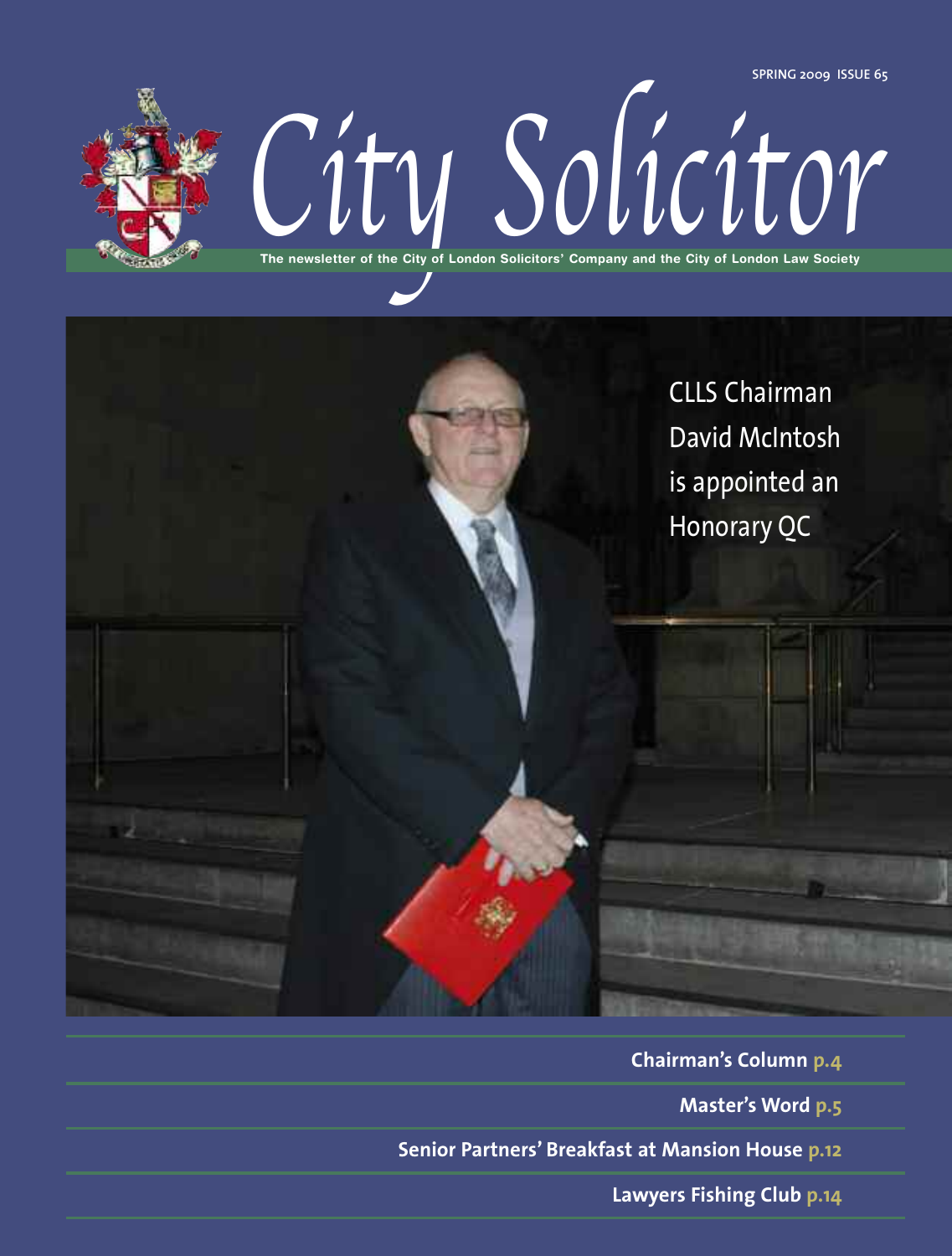### City of London Law Society

### **Committee Members Court of Assistants**

**President** The Master

**Chairman** † D.A. McIntosh, QC (Hon)

> **Secretary** N.A. Cameron

**Administrator** Mrs E.J. Thomas, B.A.

**Policy & Committees Co-ordinator** R.S. Leeder

#### **Committee**

† CHAIRMAN PRESIDENT † P. Barnes † S.W. Davis N.M.L. Hughes V.T. Keaveny A.G. Murray-Jones Ms J.C. Palca † Ms. F.A.E. Palmer S.G. Popham Miss K.D. Richardson M.C. Roberts, B.A P.B.Wayte M.A.Webster † Alderman J.R.C.White, T.D. Alderman D.H. Wootton

Ex-officio, appointed by the CLSC † Ex-officio as members of the Council of The Law Society

### **Clerk to the Company and Secretary of the City of London Law Society**

**Neil Cameron** 4 College Hill, London, EC4R 2RB Tel: 020 7329 2173 Fax: 020 7329 2190 Email: mail@citysolicitors.org.uk

#### **Editorial Board John Abramson**

58 Fenchurch Street, London, EC3M 4AB Tel: 020 7954 8525 Fax: 020 7954 8961 Email: john.abramson@aig.com

### **Elizabeth Thomas**

4 College Hill, London, EC4R 2RB Tel: 020 7329 2173 Fax: 020 7329 2190 Email: mail@citysolicitors.org.uk

### City of London Solicitors'Company

#### **Master**

Ms A.L. Marks

**Senior Warden** Alderman Sir David Lewis

**Junior Warden** Alderman D.H.Wootton

#### **Stewards**

I.C.S. Morpeth J.M. Abramson

#### **Full Assistants**

Past Master B.J. Greenwood, LL.B. Past Master A.J.C. Collett, LL.B. Past Master N.C.C. Bamping, LL.B. Past Master Miss K.D. Richardson, M.A. Past Master W.J.L. Knight M.C. Roberts, B.A. Alderman J.R.C.White, T.D. V.T. Keaveny Alderman Mrs C.F.Woolf, C.B.E.

**Additional Assistant** Mrs J.M. Gaymer, QC (Hon), C.B.E.

**Chairman of The City of London Law Society** D.A. McIntosh, QC (Hon)

Entired 1 Keith Healt Kund to

**DO DEL TO** 

#### **Ex-Officio Assistants**

**Past Masters** J.H. Snaith J. Guillaume P.J. Purton, O.B.E., L.M.R.T.P.I. D.F. Gray, M.A. E.P.T. Roney, C.B.E., M.A., Dep. Sir Max Williams M.H. Sheldon, C.B.E., M.A. K.S.G. Hinde, O.B.E., T.D., M.A. J.A.E. Young, LL.B. D.L. Biddle, M.A. R.H.V. Dixon, M.A. J.A. Rowson Sir Christopher Walford, M.A., D.C.L. His Hon. Harvey Crush S.N. Beare, M.A., LL.B. W.L. King, M.A. J.F. Avery Jones, C.B.E., M.A., Ph.D., LL.M. R.D. Fox, M.A. M.R. Mathews, M.A. Alderman Sir Robert Finch M.J. Cassidy, C.B.E., B.A., M.B.A., Dep. J.E. Hume

#### **Clerk**

N.A. Cameron

 $\overline{2}$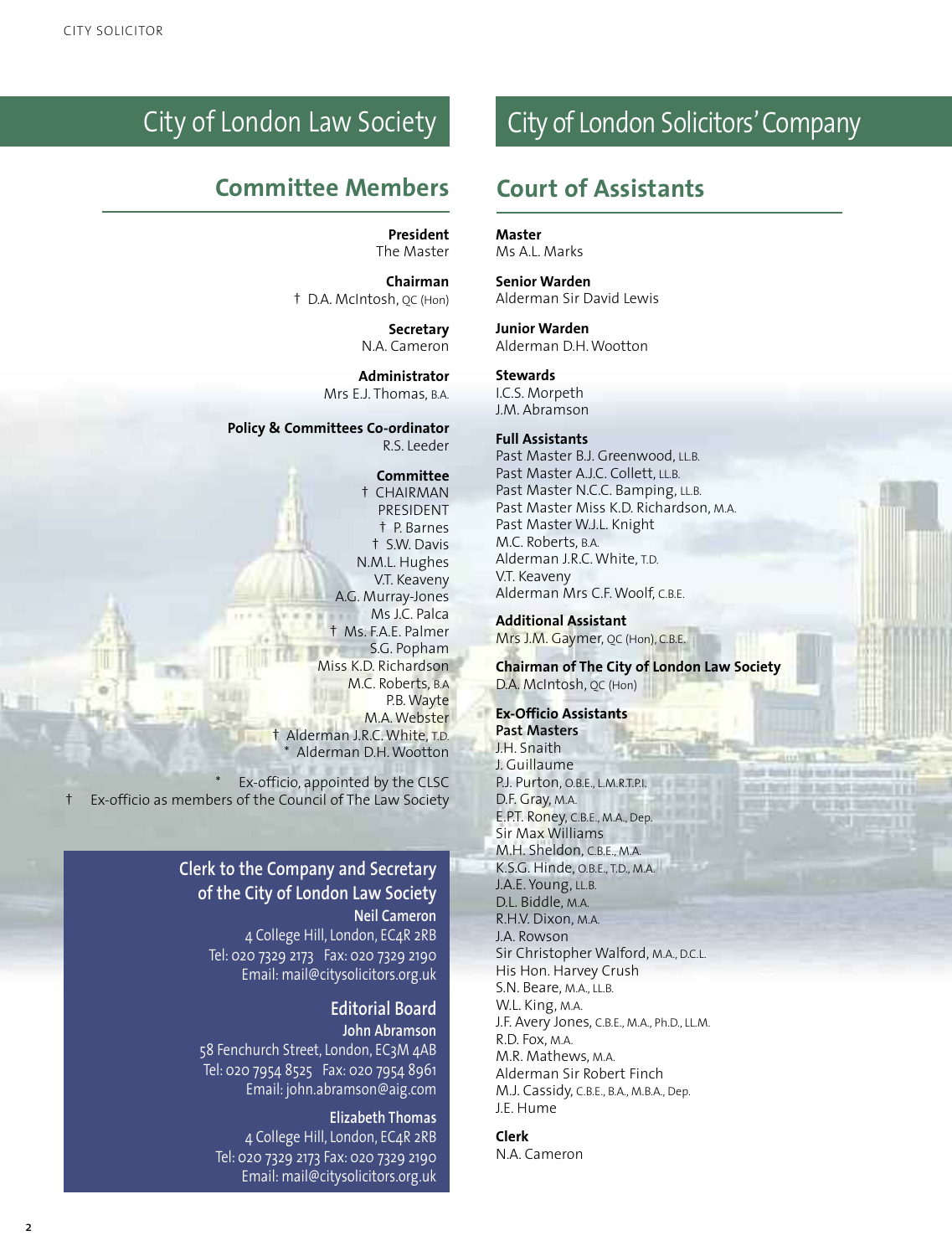### Contents Editorial

| <b>Editorial p.3</b> |
|----------------------|
|----------------------|

**Chairman's Column p.4**

**Master's Word p.5**

**Dates for 2009 p.6**

**Cheese and Wine Tasting Evening p.7**

**Banquet Report p.8**

**Members' News** p.9

**Online Launch of College Law's Training Programme p.10**

**Inter Livery Pancake Race p.11**

**Senior Partners'Breakfast at Mansion House p.12**

**Lawyers Fishing Club p.14**

**Policy & Committees Coordinator's Report p.15**

**Committee Reports p.16**

Financial Law Committee **p.16** Land Law Committee **p.16** Training Committee **p.17** Employment Committee **p.17** Regulatory Committee **p.18**

**How much IQ Does Fox Need? p.20**

#### *Front Cover: CLLS Chairman David McIntosh is appointed an Honorary QC*



The blossoms are now out, heralding a sunny and warm spring after a particularly grim winter. We now look for the shoots of recovery in many aspects of the City's business, and in our profession as well.

Exciting news for the Committee and the

Company, however. Our Chairman, David McIntosh, became an honorary QC earlier this year, and Senior Warden David Lewis received a knighthood following his successful term as Lord Mayor. Many congratulations to both for achieving such recognition for their efforts on our behalf.

Several social events are reported in this edition, none the least the Annual Banquet at the Mansion House. The Company and Committee are particularly active at present, with the 2009 formal events listed inside. Please also watch these pages as well as the website (www.citysolicitors.org.uk) for up to date news of additional events.

The Committee's engine room, the professional committees have reported in detail on their activities since the beginning of the year. The Regulatory Committee has been particularly active, a benign reflection on the intensely changing times we currently inhabit.

Early summer is associated with sporting awakenings: cricket bats are being oiled, tennis racquets re-strung and health club memberships renewed. This year's Editor's Request is for reports of unusual sporting prowess by our readers. All contributions will be considered!



John Abramson AIG, Editor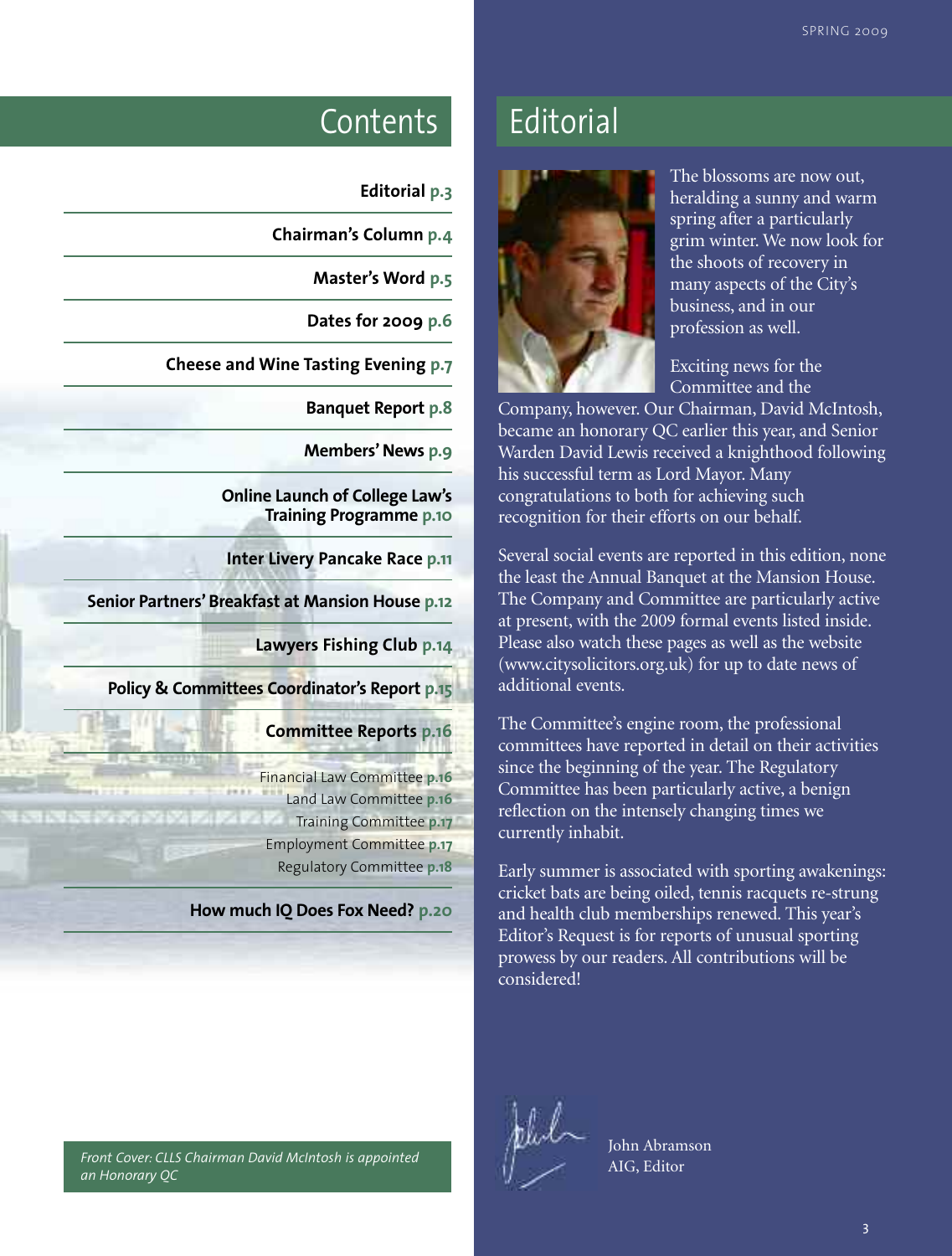### **David McIntosh, QC (Hon),** Rodney Warren & Co*,* Chairman's Column *Chairman of the City of London Law Society*



The dominance of City of London Law firms, which include the world's top six global firms as measured by revenue and nine of the top fifteen by turnover, is not a matter of luck. To the contrary, it stems from careful long-term planning with the benefit of hard won core client support from major international corporations drawn to the City of London and the excellence of its legal services. This success stems from business acumen informed, but unconfined, by the responsibility of advising and representing major businesses.

This application of legal and market know-how skills will continue to provide top world rankings for the City's law firms as the downturn in the business economy requires adaptability and versatility on the part of all financial services providers.

The CLLS's 52 (and rising) corporate member firms play an important part in supporting the UK's overall economy and contribute substantially to trade surpluses from the professional sector, which in 2007 included the sum of £6.3bn from legal accountancy and management services.

It is also worth noting that CLLS member firms advise all of the FTSE Top 100 companies and 232 of those listed in the FTSE 250 [Chambers and Partners FTSE Survey Client Report 23: Winter 2007/8]. These are the law firms which will

continue to be relied upon in and beyond the City of London as our and other economies react to and climb out of recession. They have the talent to assist in restructuring and in helping the new businesses which emerge during downturns.

They have been quick to adjust themselves by way of business driven rationalisations including redundancies as they have reshaped themselves to the needs of their continuing core clients' own changing business requirements. Whilst some of these adjustments have been prompted by the suddenness of the present business recession, there is nothing new in successful law firms adjusting their shape and deployments to meet the anticipated and never static needs of their clients.

The firms' widespread determination to maintain trainee recruitment programmes demonstrates the confidence they have in the future with the appreciation that they must not be short of talent when normal business resumes.

It is this, already well-proven adaptability, which will continue to maintain the City of London's leading law firms' position as front-runners worldwide and why the CLLS expects a steady increase in its corporate membership.

### New Members of the City of London Solicitors' Company

**The following people have been admitted as Freemen of the Company, in person and in absentia:-**

**NAME FIRM**

**Christopher Michael Bilmes Bilmes LLP Robert Henry Glanville Bourns Dara Leonard The College of Law Andrew James Marshall Linklaters LLP Manmohan Singh Panesar Squire, Sanders &**

**Lucy Blanche Riley Rooks Rider Richard Thomas Henry Wilson TLT LLP Richard John Evans Allen & Overy LLP**

**Kofi Atta Travers Smith David Lee McLernon Denton Wilde Sapte LLP Dempsey**

**The following Freemen have been admitted as Liverymen of the Company:-**

**NAME FIRM Jeffrey Allan Forrest J A Forrest & Co David Andrew Graves Lovells LLP**

**Anthony Louis Marks Chartered Institute of Arbitrators**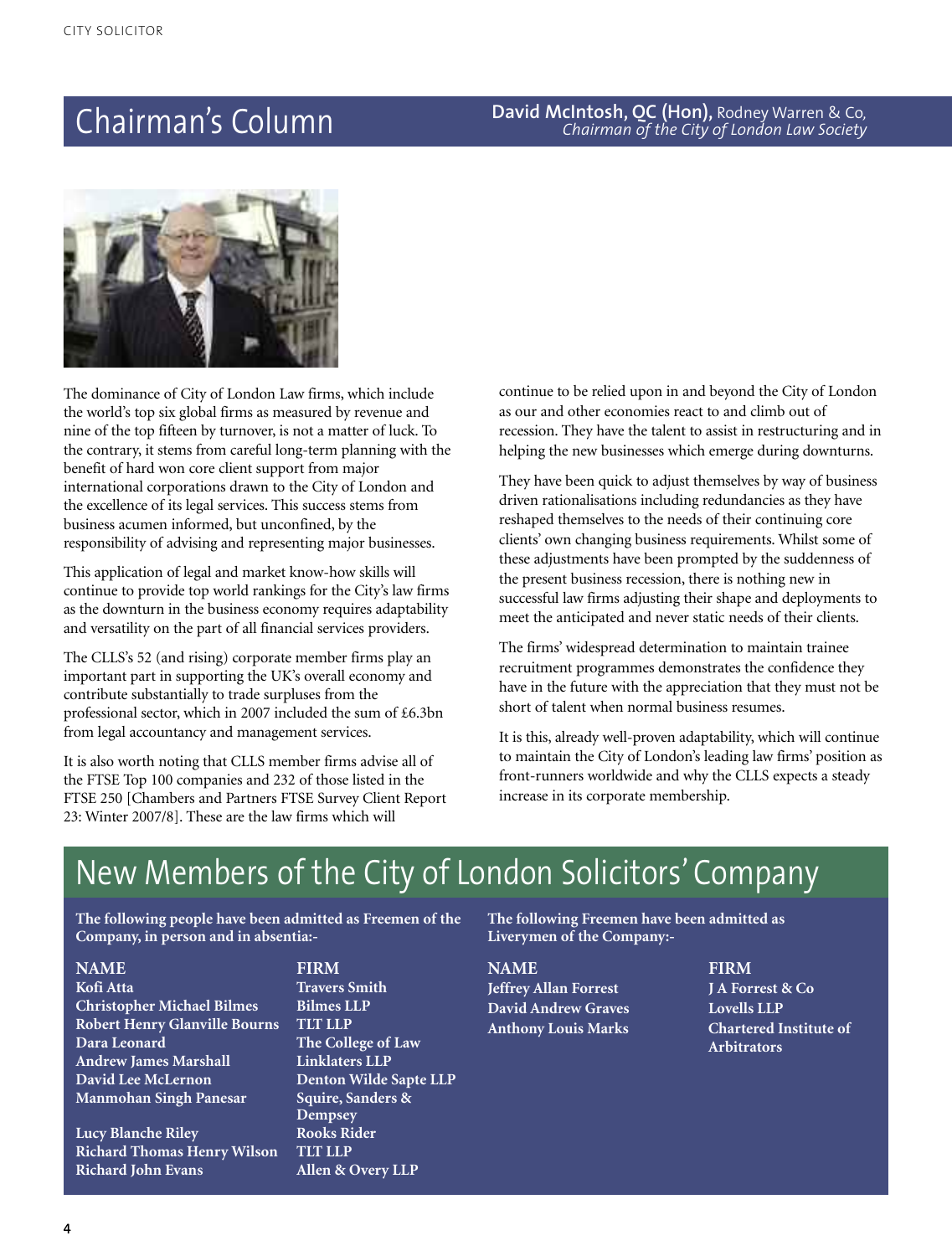### **Master's Word Master's Word Alexandra Marks**, *Master* ster



## A week in the life of...

Six months ago, if anyone asked me - as people frequently did - whether I was enjoying my year as Master, I would often reply that I was eating for my profession! In the early days of last summer, the round of receptions, garden parties and dinners loomed large in my weekly calendar - and fellow guests regularly shared tips for avoiding gastronomic overload (decline potatoes, pudding and port were amongst the favourite suggestions).

Since then, however, I have experienced a different aspect of the livery movement - and one perhaps more fitting with the sombre mood affecting much of the country, and the City in particular. Last night, for example, I attended the XXIInd World Traders' Tacitus Lecture in the Great Hall at the Guildhall. To a capacity audience of some 800 people, comprising individuals as diverse as pupils from the City of London schools to Aldermen, Masters and Clerks, Dr Vincent Cable spoke with admirable clarity, style and absence of party-political dogma on "After the Financial Crash, What Next?" It was a thought-provoking and stimulating speech which, if you are interested, you can find on the World Traders' website http://www.world-traders.org.

Earlier, I had spent the day at the Law Society's Leadership Summit for Presidents and Secretaries of Local Law Societies, chairs of special interest groups, as well as leaders of practitioner associations. The aim was to discuss support for, and leading of, the profession through a time of immense change. It was fascinating to note the similarity of issues facing such a broad spectrum of practitioners. Advice in the final session on "Surviving the downturn" included nuggets such as "cash is King" and "keep close to your clients" which are as familiar to those of us who practise in the City as they are relevant to our colleagues in small, medium or large firms all around the country. The Society has developed a number

of advice sheets and other tools on these themes which are accessible from its website: http://www.lawsociety.org.uk

Sadly, of equal pertinence to our members was the guidance offered by LawCare, a charity for solicitors, law students and other lawyers, on redundancies and alternative career options. Their excellent fact sheets can be found on their website http://www.lawcare.org.uk.

The conference proved also an opportunity to demonstrate that City solicitors are neither insulated from these issues, nor indifferent to them. I was able, for example, to assure the group which met to discuss "Legal Aid at 60", that City firms' enthusiastic commitment to pro bono is in no way intended to replace a properly funded legal aid system. Most of us abhor the decreasing access to justice resulting from the decline in numbers and geographical spread of legal aid practitioners. The rapid rise in litigants-in-person is just one indication of the scarcity of legal advice desperately needed by those facing housing, debt and employment problems.

As if that weren't enough, the profession is facing momentous change by virtue of the Legal Services Act. From the end of March, legal disciplinary partnerships (LDPs) become a reality with the prospect of alternative business structures (ABSs) appearing within the near future. To the pessimists, this spells the end of legal practice as we know it, but to the positive thinkers a powerful opportunity to rethink our business models.

As one speaker reminded us, it is appropriate during this bicentenary year of Charles Darwin's birth to remember accurately - his ground-breaking theory of evolution. It is not "the fittest" who survive, nor the strongest or most intelligent, but those who are best able to adapt to their environment.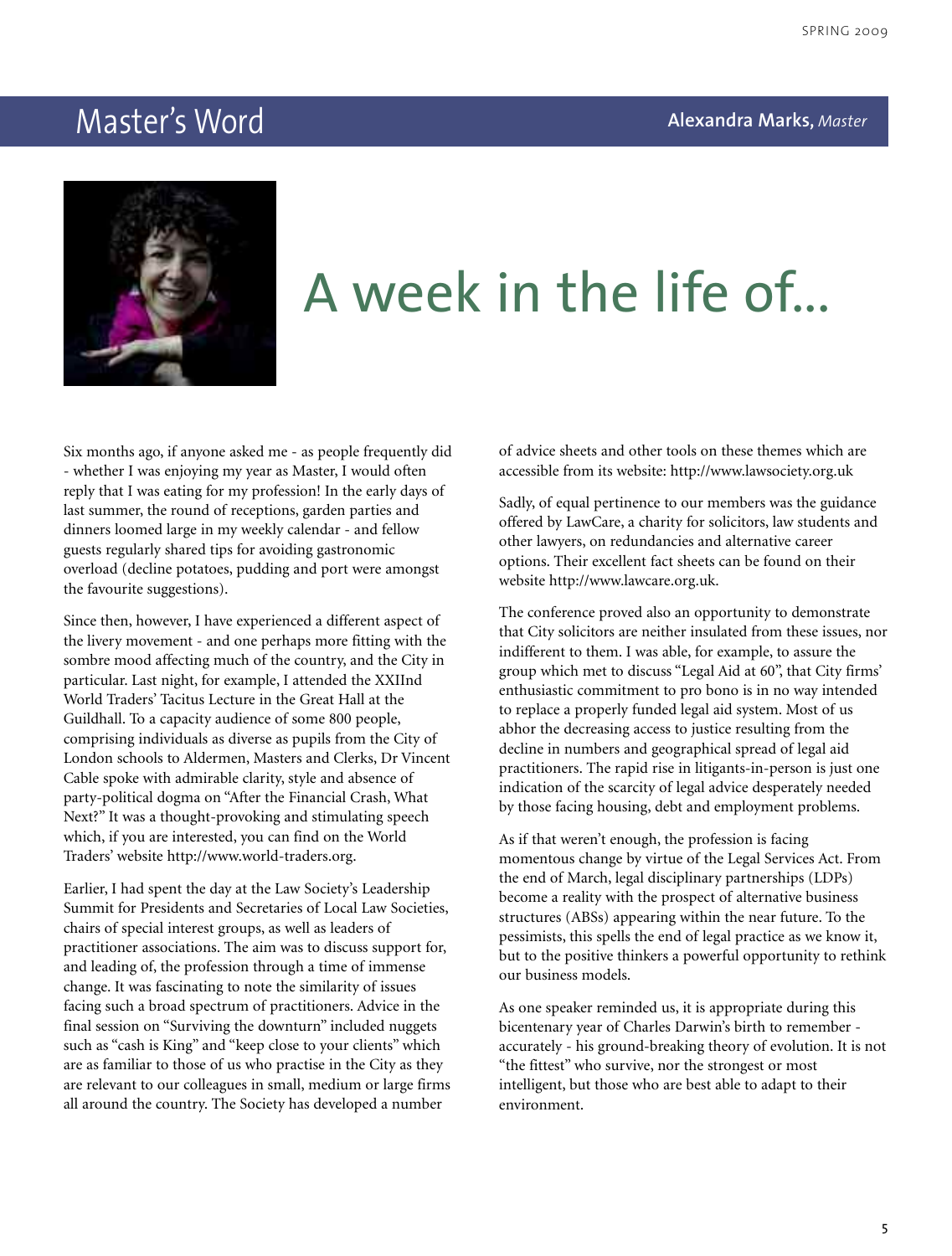## Dates for 2009

### THE CITY OF LONDON SOLICITORS' COMPANY

| Mon. 11th May     | Court meeting at 5.30 p.m.<br>Annual Service at 6.30 p.m. H.M.<br>Tower of London, followed by<br>Reception/Supper at Trinity House.<br>Liverymen, Freemen and Guests. L. |
|-------------------|---------------------------------------------------------------------------------------------------------------------------------------------------------------------------|
| Wed. 20th May     | Inter-Livery Clay Shoot, Holland &<br>Holland, Northwood, Middlesex.                                                                                                      |
| Thurs. 21st May   | Inter-Livery Golf - Prince Arthur<br>Cup. Walton Heath.                                                                                                                   |
| Mon. 15th June    | Court meeting 4.30 p.m.<br>Annual General Meeting and<br>Champagne Reception at 5.30 p.m.<br>at Tallow Chandlers' Hall, Dowgate<br>Hill, EC4. Liverymen and Freemen       |
| Wed. 17th June    | Legal Charities Garden Party,<br>Lincoln's Inn Fields.                                                                                                                    |
| Wed. 24th June    | Election of Sheriffs, Guildhall, noon.<br>Followed by lunch at venue to be<br>arranged. Liverymen.                                                                        |
| Mon. 7th Sept.    | General Purposes Committee,<br>at the Company's offices at<br>4 College Hill, EC4 at 5.00 p.m.                                                                            |
| Thurs. 24th Sept. | Court meeting at 4.30 p.m. followed<br>by Court Dinner at 6.30 p.m.                                                                                                       |

| Tues. 29th Sept. | Election of Lord Mayor, Guildhall,<br>11.45 a.m. followed by lunch at<br>venue to be arranged. Liverymen. |
|------------------|-----------------------------------------------------------------------------------------------------------|
| Thurs. 5th Nov   | General Purposes Committee, at the<br>Company's offices at<br>4 College Hill, EC4 at 5.00 p.m.            |
| Sat. 14th Nov.   | Lord Mayor's Show                                                                                         |
| Mon. 23rd Nov.   | Livery Dinner, Drapers' Hall,<br>Throgmorton Street, EC2.at 7.00 p.m.<br>Liverymen and Guests. D.         |
| Thurs. 26th Nov. | Court meeting at 11.00 a.m.<br>followed by luncheon at 1.00 p.m.                                          |

### THE CITY OF LONDON LAW SOCIETY

| Wed. 22nd April   | $\dagger$<br>ŧ | Committee of the City of London<br>Law Society at 11.00 a.m.<br>Carvery Lunch at 1.00 p.m.                         |
|-------------------|----------------|--------------------------------------------------------------------------------------------------------------------|
| Mon. 15th June.   |                | Annual General Meeting and<br>Champagne Reception at 5.30 p.m.<br>at Tallow Chandlers' Hall, Dowgate<br>Hill, EC4. |
| Wed. 17th June.   | $^{+}$<br>Ť    | Committee of the City of London<br>Law Society at 11.00 a.m.<br>Carvery Lunch at 1.00 p.m.                         |
| Wed. 30th Sept. † | ŧ              | Committee of the City of London<br>Law Society at 11.00 a.m.<br>Carvery Lunch at 1.00 p.m.                         |
| Wed. 2nd Dec      | t              | Committee of the City of London<br>Law Society at 11.00 a.m.                                                       |

- † Carvery Lunch at 1.00 p.m.
- \* At Cutlers' Hall, Warwick Lane, EC4.
- † At Butchers' Hall, Bartholomew Close, EC1.

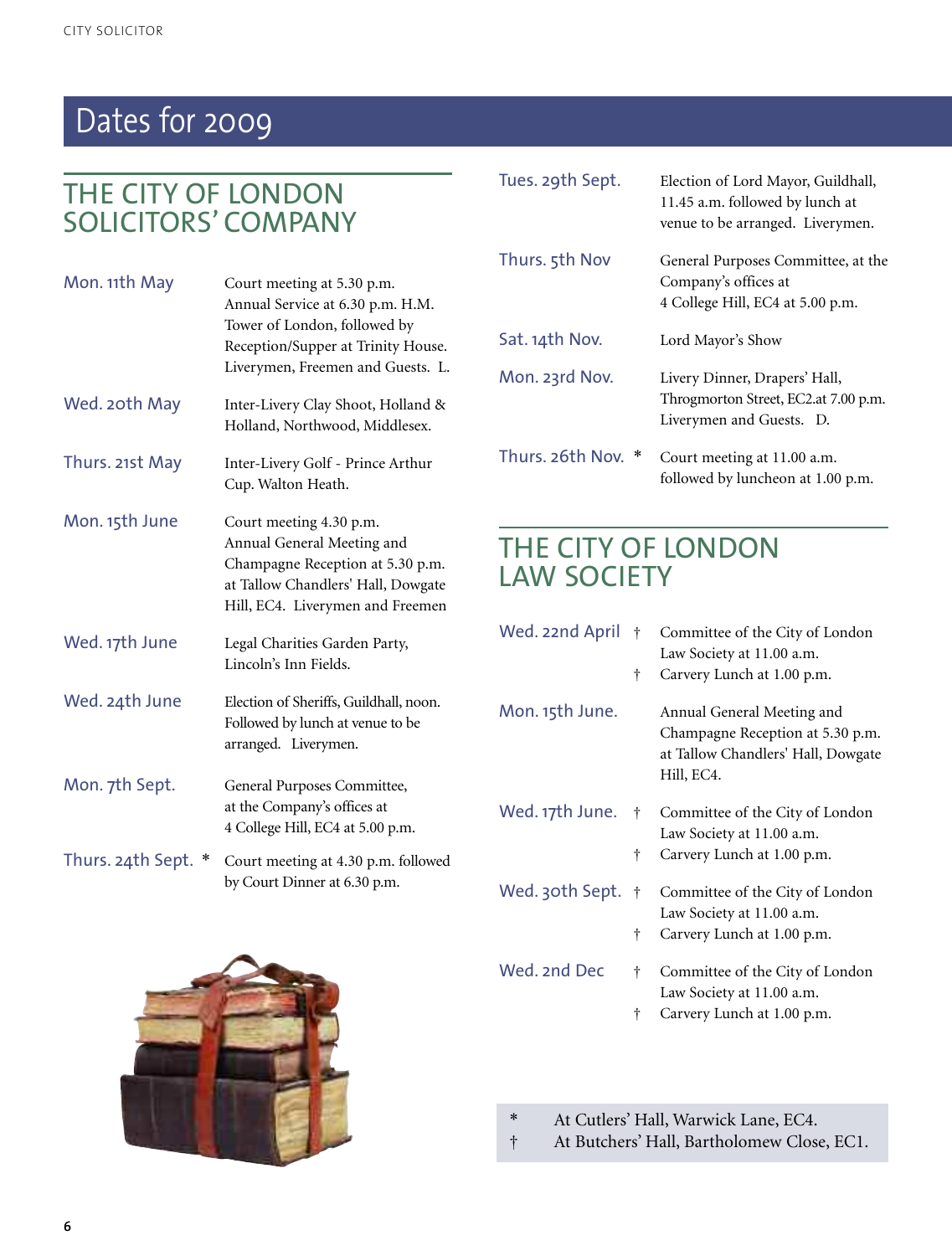#### **Liz Thomas,** CLLS

## Cheese & Wine Tasting Evening

The Company's wine tastings are always popular and our latest Whittington Committee event, a cheese and wine tasting evening, was no exception.

In February a group of members had a very enjoyable evening at "Cheese", a specialist cheese and wine shop in Leadenhall Market, in the heart of the City. Cheese's owner Sue Cloke and her team put together a fantastic selection of unusual cheeses from across Europe perfectly matched with accompanying wines from around the world, for us to try. With Sue's cheese expertise we were taken on a tasting tour that included, amongst others, Ossau Iraty, a classic French sheep's milk cheese paired with an Argentinian Norton



Torrontes, an organic Gorgonzola paired with a Lebanese Chateau Ka and a Lanark Blue matched with Malbec Reserva. We sampled seven pairings of cheese and wine and each was exceptional. Using "Cheese" as the venue made the evening more sociable than a formal wine tasting and also gave everyone the opportunity to make a few purchases at the end of the evening.

This fun and informative evening will definitely feature on our calendar of events next year.

### The City of London Solicitors' Company Prize 2009

### Invitation for Applications

Each year the City of London Solicitors' Company awards a Prize of £600 to a trainee solicitor who has completed one year's training with a firm in the City of London and who shows the most promise in terms of a future City Solicitor. We are now seeking candidates for the 2009 Company Prize.

Candidates wishing to apply for the Prize must:-

- have gained <sup>a</sup> Distinction on the LPC in the year 2006/7
- write a short essay (max 1000 words) in response to the

following question "What do you regard as the key challenges that City firms will face over the next 5 years and how would you address them?"

• submit <sup>a</sup> letter of support from their firm's training principal.

The deadline for entries is Friday 1st May 2009.

Selected finalists will be invited for a short interview with the Master of the City of London Solicitors' Company and the Chairman of the City of London Law Society's Training Committee, before the winner is announced. The Prize will be awarded at the Company's AGM on 15th June 2009.

We look forward to receiving entries but if you have any further queries, please contact mail@citysolicitors.org.uk or 020 7329 2173.

The City of London Solicitors' Company 4 College Hill London EC4R 2RB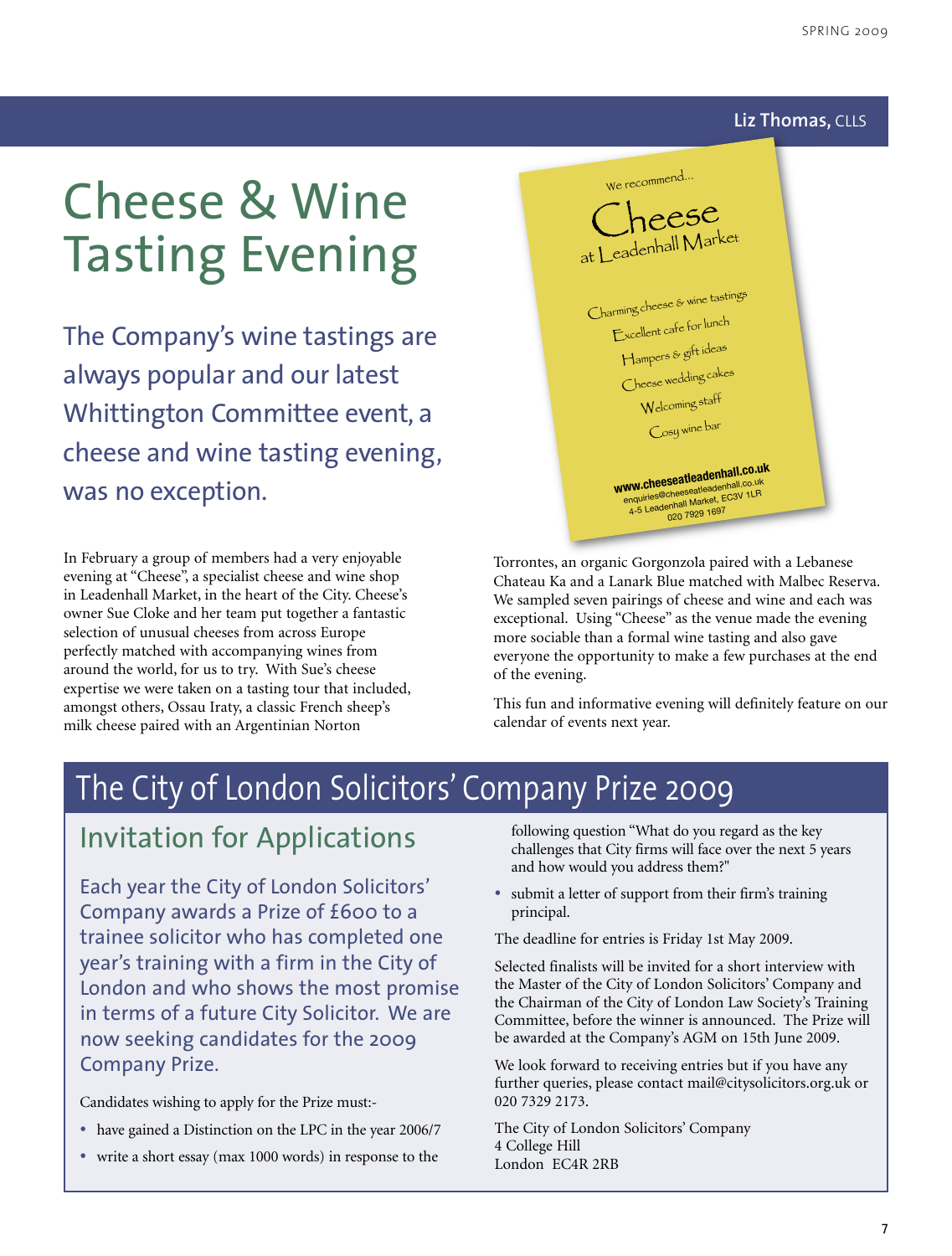## Banquet Report

Unable to keep a secret - the Livery Banquet on Wednesday 25 March was a success story for all to know.



Trumpeters heralded the entrance of the Master, Alexandra Marks together with her principal guests into the Egyptian Hall at Mansion House and



the high notes continued to be hit throughout the splendid evening.

The Grace pronounced by the Company's former Chaplain, Rev Paul Abram, humorously alluded to the fare that we were to receive and the well presented food and wine was certainly to be praised. No one could have thought that the stuffed cabbage ball could be mistaken for a carbolic smoke ball nor would they take issue with the misdescription of the succulent white fish starter as being red bream - we lawyers know when to switch off our interrogative antennae.

The date was well chosen with the banquet being on Lady Day so that both the Master and Baroness Hale of Richmond (whom all of you will know as the first female Law Lord) could use the occasion to encourage the sisterhood of legal achievement by their own personal shining example. The further happy coincidence of the 90th anniversary of the passing of the Sex Disqualification (Removal) Act 1919 led to some uncomfortable comments by the Baroness about the early day City of London Solicitors' Company which considered that it was (we were told) undesirable for women to become solicitors because of their "inability to keep a

secret". However the profession and the Livery Company have since then worked hard to rectify any perceived discrimination or imbalance.

Such was the context of the Banquet in which the other (male) speakers added to the theme with former Lord Mayor (and former Master) Alderman Sir Robert Finch remarking that although many occupations were given gender specific names lawyers had always used non sexist descriptions save for that of the position of the Master of the Livery Company! Junior Warden Alderman David Wootton managed to ensure all the Company's guests were mentioned in style and his train of welcome encompassed a locomotive theme until he finally ran out of steam!

This is not to overlook the range of other important guests in attendance including the Recorder of the City of London, His Honour Judge Peter Beaumont. His presence allowed the Master to remind the Company of the good work carried out by the Sheriffs' and Recorder's Fund and the support given to it by the Company. Indeed the calling of the Banquet had the innovation of encouraging attendees to make a charitable financial contribution at the same time as the application for tickets. This had resulted in an inflow of funds of some £1,000.

The magnificence of the Egyptian Hall shined brightly with the glitterati of the guests, the gold plate and brightly burning candles. In a world of competitiveness and commercial rivalry, the fellowship of the Livery triumphed it was only the two trumpeters who tried to outplay each other in the post horn gallop. Finally, speaking as a woman no need to keep this wonderful banquet a secret any more.

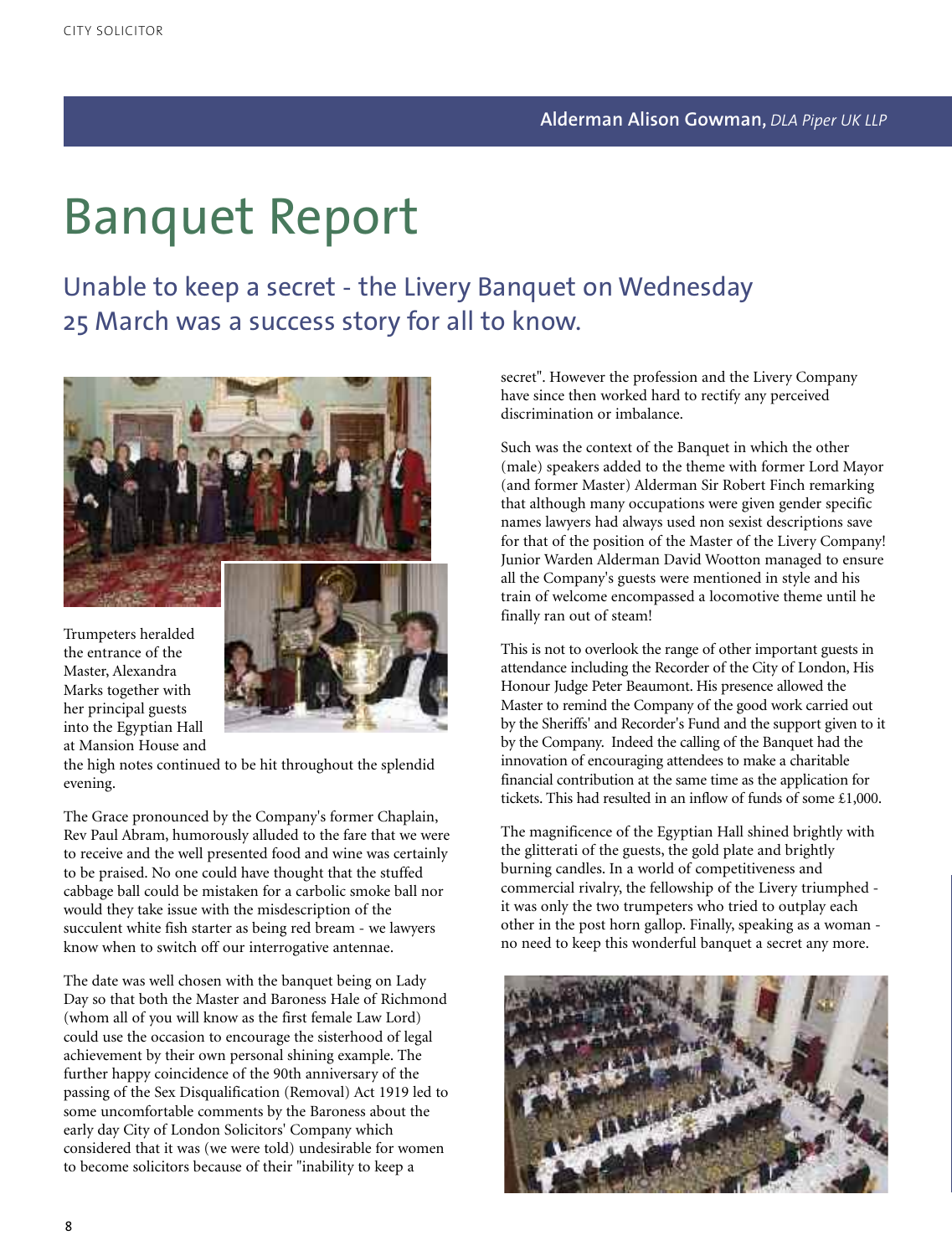### Members' News



*David McIntosh, Chair of the City of London Law Society has been appointed as an Honorary QC, in recognition of his contribution to the legal profession, particularly the fostering of strong relations between the City law firms and the Law Society through the City of London Law Society.*



Following his evidence to the Treasury Select Committee in November 2008 on the subject of bankers' bonuses, Past Master Ronnie Fox has during a period of just a couple of weeks discussed the same subject on:

ITN News at Ten, BBC Newsnight (twice), CNN (twice), Bloomberg (twice), BSkyB, BBC World Radio, BBC Radio 4 and Radio 5 Live.

He is trying to overcome his natural shyness.



 $\blacksquare$ œ

 $\blacksquare$ 

*In the last edition of City Solicitor we reported on Past Master Stuart Beare's work on the new draft convention on the carriage of goods by sea. On 11th December <sup>2008</sup> it*

*was adopted by the UN Genera<sup>l</sup> Assembly as the Convention on Contracts for the International Carriage of Goods wholly or partly by Sea, and it will be open for signature, and subsequen<sup>t</sup> ratification, in September 2009.*

**Richard Fleck at Herbert Smith LLP received <sup>a</sup> CBE in the New Year's Honours.**



Committee became the Chair of the Law Society of England & Wales' Education & Training Committee. On 1st January 2009 he also became Co-Chair of the International Bar Association's Academic *Andrewman Development Committee.* The Company's Senior Warden Alderman Sir David Lewis received a

In June <sup>2008</sup> Tony King of Clifford

Chance LLP, Chair of the CLLS's Training

Knighthood in the New Year's Honours in January.

**Sir Nigel Knowles of DLA Piper UK LLP also received <sup>a</sup> Knighthood in January's New**

**Year's Honours.**

*Past Master His Honour Harvey Crush, of Quadrant Chambers was <sup>a</sup> guest speaker at the annual conference of the H igher Court Advocates. Solicitors' Association of H*



*d is paper, "ADR For Solicitor Advocates," r ew o n h is a*<br> *commercial arhitrator* and *l arbitrator and mediator.*

## INTER-FIRM CLAY PIGEON SHOOT

**The 16th Inter Livery Clay Pigeon Shoot will be held on Wednesday 20th May 2009, at the shooting grounds of Holland & Holland in Northwood, Middlesex.**

**Due to the high number of teams, variable standards cash prizes will be presented to the 1st, 13th, 23rd, 33rd, 43rd, 53rd, teams, to be donated to the charities of their choosing. Prizes will also be awarded for top gun, highest flush, best side by side single and team, best lady, Horner's prize past masters team and the highest non livery team.**

**The cost of the event is £155 per gun, which is inclusive of insurance, cartridges, clays and the famous buffet lunch,roast pig, breakfast, morning coffee etc. All teams will be seated to table plan.**

**Please visit www.interliveryshoot.com for further information and booking details.**

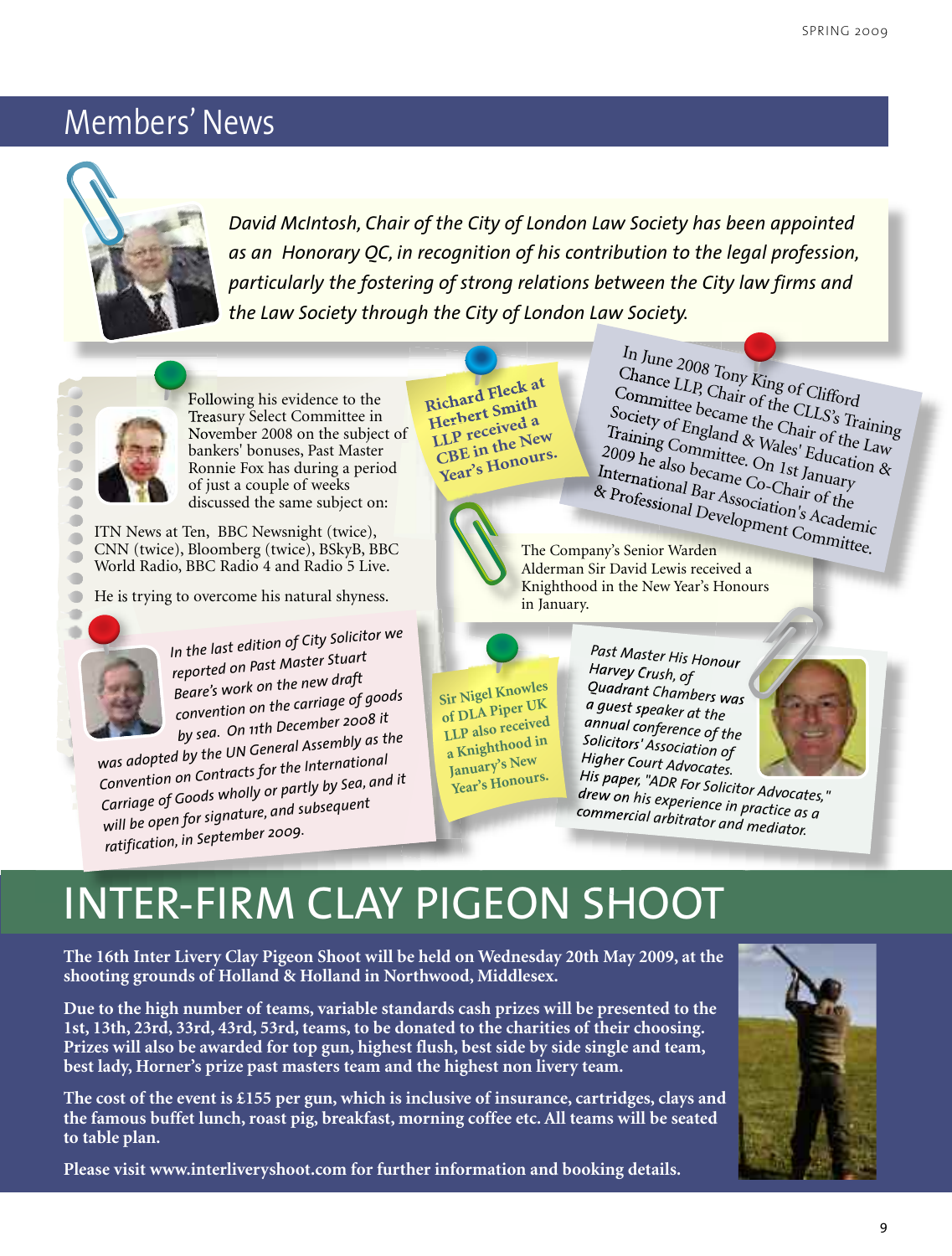# Online Launch of College of Law's Training Programmes Brings Legal Updates Direct To City Lawyers' Desktops



The College of Law has tapped into the growing popularity of e-learning by launching its multi-media distance learning programmes online.

City lawyers can now access the 76 programmes produced each year by College of Law Media across the full spectrum of practice areas directly on their desktops.

A recent survey of learning and development professionals revealed that e-learning is the fastest growing training method among major companies.

College of Law Media, formerly called LNTV, has been providing video training programmes to solicitors working in law firms and other organisations in all areas of practice for many years through its DVD service.

The new online service allows solicitors to gain CPD points by offering interactive test and feedback exercises to reinforce key points and ensure comprehension. Viewing a programme and completing the relevant exercises means one full CPD point per programme can be gained.

It also includes an automatically-updating diary feature enabling individuals and supervisors to monitor the amount of CPD points earned. Lawyers can also add in CPD points earned from other sources.

Jon Harman, College of Law Media director, said: "This is a fast and cost-effective way to fulfil CPD requirements without the need to travel away from the office and miss out on valuable billing time. Learning and Development professionals are all currently facing tough strategic decisions on training spend. The attendance at last month's Learning Technologies event in London had doubled on the previous year's. We are seeing a re-awakened interest in technology learning solutions and people are realising how much this technology has progressed, coupled with new research in neurology about how the brain actually learns.

"The College of Law has led the way with the multi-faceted use of e-learning across all programmes and is firmly placed to continue to lead the way with solutions for professional legal training. College of Law Media builds on these foundations and will continue to build."

A recent survey of senior training professionals by Cegos, part of Europe's largest learning and development organisation, revealed that e-learning was set to grow at a greater rate than any other training method. Nearly three quarters (73 per cent) of organisations are planning to use e-learning for professional development in 2009, while 36 per cent say they will increase their e-learning efforts.

In addition the recent Towards Maturity Benchmark Review, undertaken in the UK between November and December 2008, shows a stark shift of thought to learning technologies as the country enters a difficult economic period. 64 per cent of respondents said they intended to transfer their training budgets to e-learning solutions, rather than traditional courses.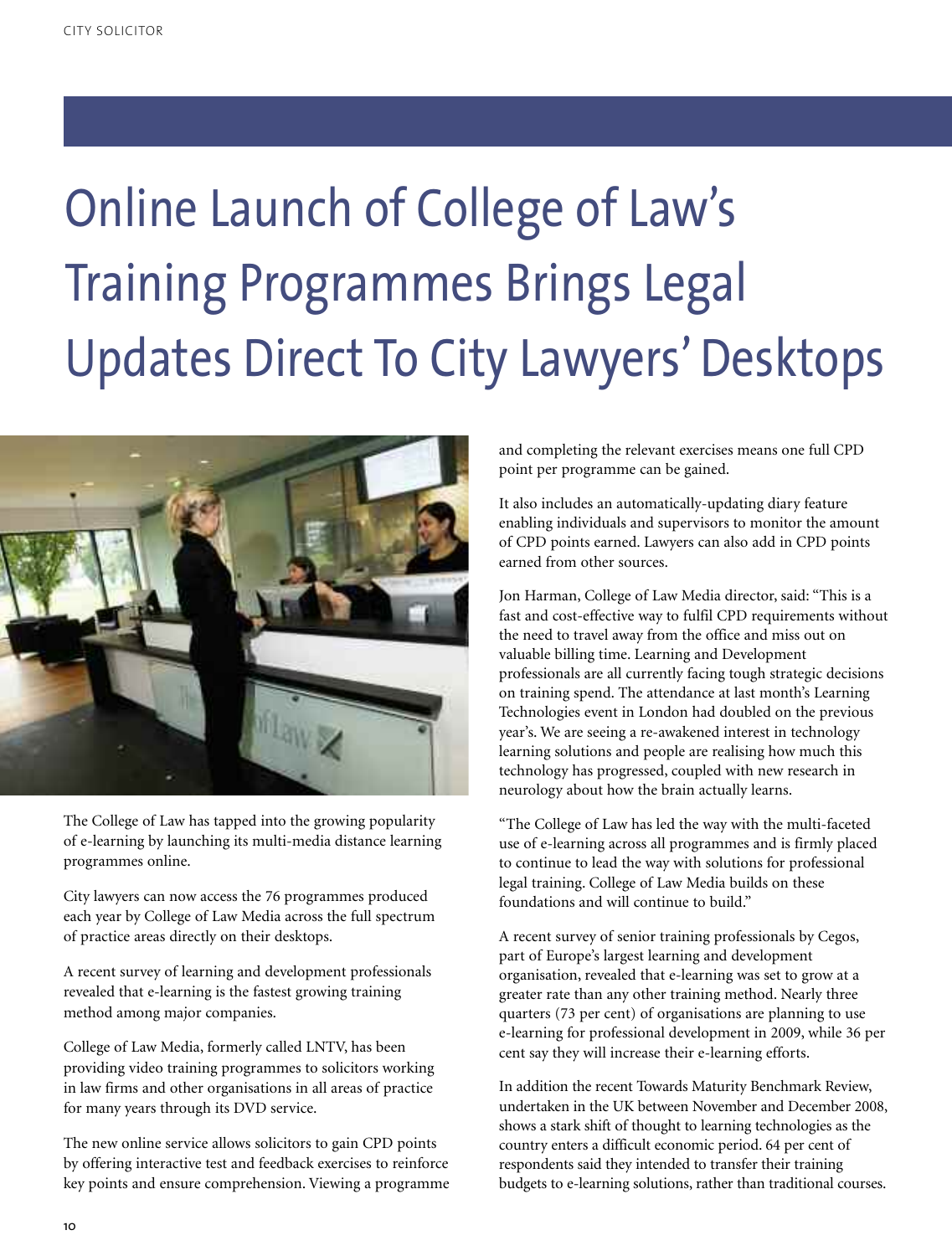College of Law Media's programmes provide topical training and legal updates across a range of practice areas: corporate/commercial; property; practice management and compliance; employment; dispute resolution; local government; personal injury; family; private client; and crime.

They are professionally produced with high production values and feature advice from leading experts. The writers and producers are also all qualified solicitors with substantial experience of the realities of legal practice.

The online programmes can be viewed both by individuals on their desktops and by groups via a projector.

The College of Law is the leading provider of professional legal education and training in Europe with centres in London, Birmingham, Chester, Guildford and York. A new centre will be opening in Manchester in September 2009. The College of law is widely regarded as expert in legal training –



all tutors and course designers have practice experience. The College works closely with law firms and chambers of all sizes and exclusively deliver the Legal Practice Course (LPC) to trainees at many of the leading global law firms.

As an educational charity, the College of Law is proud of its record of empowering students from all backgrounds to achieve their legal career goals. As well as being a leading provider of the LPC, they support qualified lawyers throughout the profession with a comprehensive programme of professional development courses and in 2008 the College launched its Master's LL.M programme in professional legal practice. In 2006 the College was the first independent institution to be granted degree awarding powers.

For more information visit **www.college-oflaw.co.uk/cpdtraining**. To register for a free trial call the Customer Centre on 01483 216789 or email **cpd@lawcol.co.uk**



## Inter Livery Shrove Tuesday Pancake Race

The Master represented the Company for the second year running in this year's Pancake Race in Guildhall Yard. Once again we were drawn in the Wooden Spoon Race which was won by the Marketors' Company. The overall winner was the Remembrancer's Department of the City Corporation.

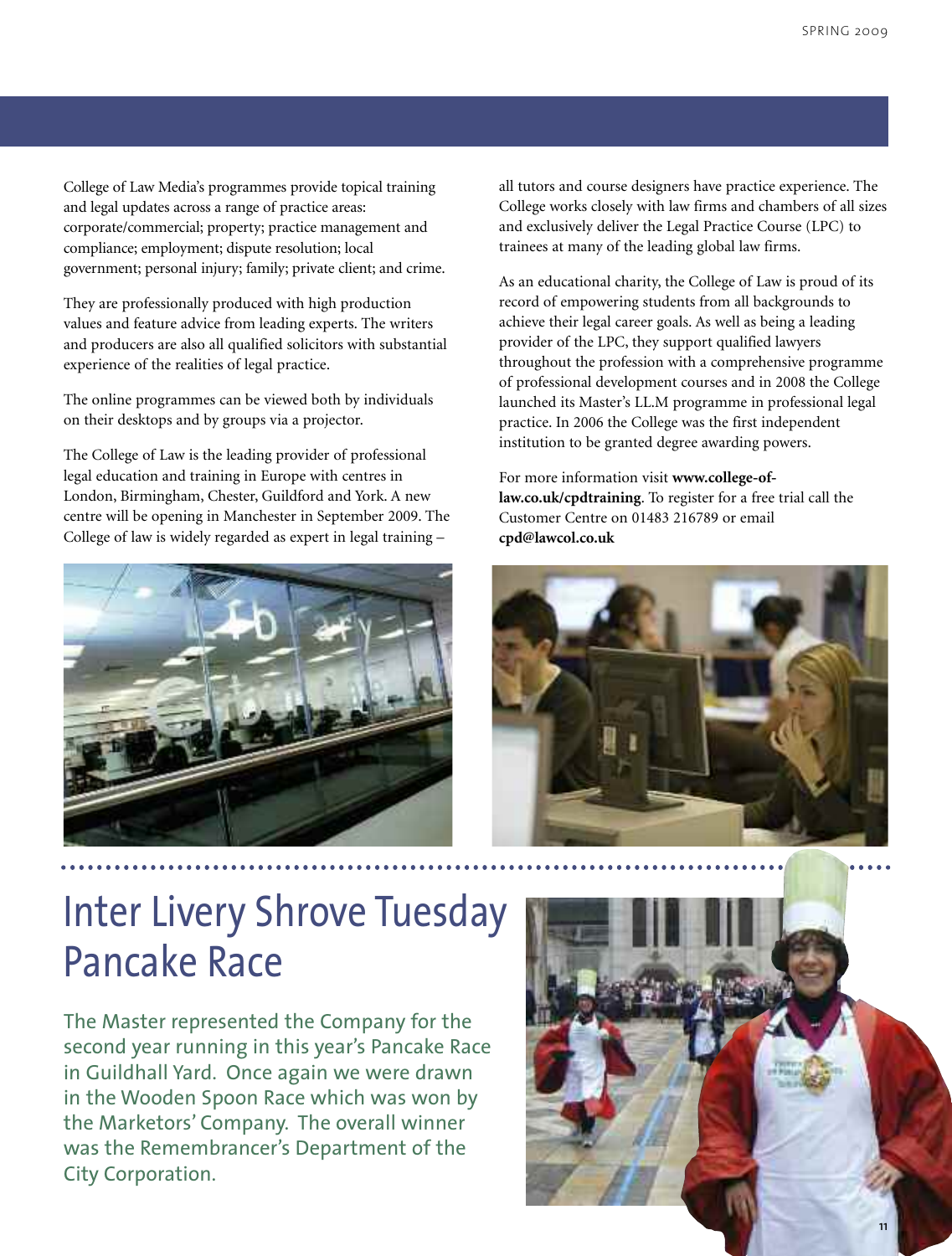## Senior Partners' Breakfast at Mansion House

The Annual Breakfast for Senior Partners hosted by the Lord Mayor at Mansion House took place on 4th March. This year, in particular, the event was a valuable opportunity to hear the Lord Mayor's views on the City and the legal profession.

### **Address by the Rt Hon The Lord Mayor of London Alderman Ian Luder**

It is a tough year to be Lord Mayor of London and promoting the City's financial and professional services. One of my key messages as I travel around the world is that the City's offering is much broader than banks - taking in accountancy, insurance, and legal services to name a few. Both here and around the world people are still very keen to hear about our legal expertise. English law is the commercial law of choice in many jurisdictions. And while last year was a bad year for many financial services, the legal sector is not in such bad shape.

It is no accident that Dubai has chosen English common law to be the basis of contracts entered into in the Dubai International Financial Centre. While I was there three weeks ago I was delighted to be shown the excellent arbitration and court facilities and to meet Sir Anthony Evans who having retired from the Court of Appeal, has taken a second life applying English commercial law in Dubai.

Not to be outdone whilst we were in Qatar the Emir signed into law a provision enabling English common law to be used as the contractual basis for commercial contracts entered into anywhere in the state and Qatar has appointed Lord Woolf as its presiding commercial judge.

It is true that the legal sector has been affected by the current recession and firms are cutting back, reflecting the changing needs of business. Some law firms have already reduced partners and employees and outsourced support functions such as IT and accounting to India and other offshore locations. I know others are thinking about reducing hours worked.

So far, however, legal firms do not seem to be pruning back trainee contracts, as was done in the 1990s downturn, although the word on the street is that pay levels are some

10% down. This has to be a good thing: it suggests that people realise recession is a temporary thing and that it is unwise to shed your inexpensive, bright young lawyers. When business returns you will need them. And of course, there is at least one silver lining for law firms: in the last few years legal prices have been driven up by banks: over the next few years these prices may stabilise or fall, making excellent lawyers cheaper to hire!

I think it is important to remember that City solicitors are helping to work on solutions to our present problems whether that is rescuing deals or rescuing firms. The fact is that **Legal services in the UK are strong:**

City law firms are dominant in the top slot: they were quicker off the mark to convert into legal businesses, and to become international :

- Fee income for the largest 100 law firms in the UK grew 14% in 2007-8 to a record  $£14.0bn<sup>1</sup>$ , while profits increased some 12.9% - and over half this revenue was generated by international law firms 2 . In the first half of 2008-9 these profits rose 7% though overall profits are likely to be flat or slightly down at the end of this year.
- The largest three global 100 law firms are from the UK (*based on gross revenue in 2007-8*) <sup>3</sup> and legal services generated £16.6bn or 1.4% of GDP in 2006<sup>4</sup>; and employ some 300,000 people in England and Wales, (2007, 320,000), of which 120,000 are solicitors 5
- There are some 1,200 members of the Commercial Bar Association and other Specialist Bar Associations specialising in commercial law.
- Exports of legal services have tripled over the last decade to £2097m in 2007. 6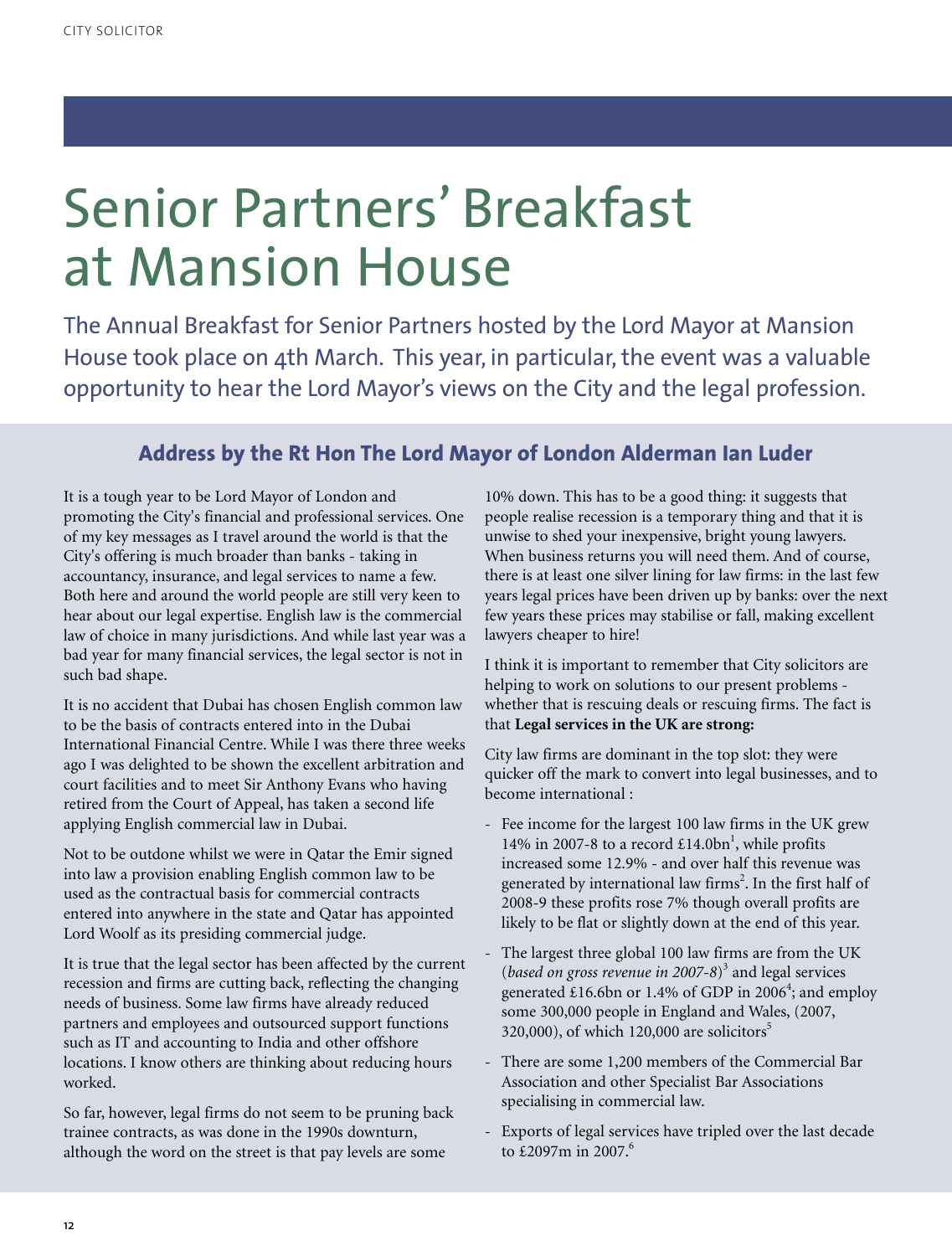

#### **CLLS plays an important role in this success:**

- The world's top six global law firms are all CLLS members with offices in the City of London, while 9 out of the top 15 are CLLS members. (*by turnover: source: Legal Business*).

The CLLS's contributions to national and EU government and to regulatory bodies via some 76 submissions last year on topics from taxation to insurance are absolutely invaluable. 7

#### Now, the **UK offers legal services that are very international:**

England and Wales offers virtually unrestricted access for foreign firms and there are over 200 foreign law firms with offices in London. 8

City law firms are more international in outlook than US firms -(which did not follow the expansion of US investment banks) and many have more foreign partners than London partners now. And looking at the *International Financial Services London* paper on *Legal Services* published last month, it is these international firms <sup>9</sup> (which often have 45- 65% of lawyers based outside the UK) that are performing better than those with purely domestic market links. The paper concluded that much revenue this financial year is coming from the growth overseas markets of central and Eastern Europe, the Middle East and Asia, and that UK law firms are better prepared for the current downturn than in 2002 and 2003 because of greater internationalism and productivity gains.



One example of that internationalism: today, some 90% of disputes handled by international law firms in London involve at least one party based elsewhere in the world. And in 2007 over 10,000 disputes - many with an international dimension - were resolved in the UK.<sup>10</sup>

**In the long term, I am very optimistic about the City of London's offer** - from accounting to legal services, to valuation. I believe that the global professional and financial services cake will grow, as developing countries use more of these services. And I believe that the internationalism of our legal services will make London an even stronger player in these global markets.

I also believe that the City's fundamental advantages - a centuries-long history of financial services, its time zone which places it between New York and Asia, its use of the English language and the clarity and fairness of English law, will stand us in good stead.

#### **But of course, it is down to all of us to ensure that our offer is competitive, correctly priced, and properly**

**communicated.** We can't expect people to know how great English law solicitors are unless we tell them - and back up those assertions with something more than national pride. I am very grateful for the support on inward and outward visits which I receive from law firms. Already this year we have had 5 law firms taking part in outward visits and over 20 for inward visits.

So I'd be interested in your thoughts on messages both here and abroad over the coming year. $^{11}$ 

- <sup>5</sup> IFSL Legal Services <sup>2009</sup>
- **IFSL Legal Services 2009**

<sup>8</sup> IFSL Legal Services <sup>2009</sup>

13

**IFSL Legal Services 2009** <sup>2</sup> IFSL Legal Services <sup>2009</sup>

IFSL Legal Services 2009; while 57% of the top global 50 are US based, 19% is UK based: US is the larges example because above, many of the critical conomy and the most litigious country in the

**IFSL Legal Services 2009** 

Information supplied by CLLS

<sup>9</sup> IFSL defines as those having 40% or more of lawyers working outside their home country. Largest <sup>3</sup> in world are international law firms based in London - Baker & Mackenzie, Clifford Chance and Linklaters.

<sup>10</sup> Estimates from Dispute resolution organisations, IFSL Legal Services <sup>2009</sup>

<sup>11</sup> ties in to City of London Law society's communications drive; they are modernising their communications/ website etc.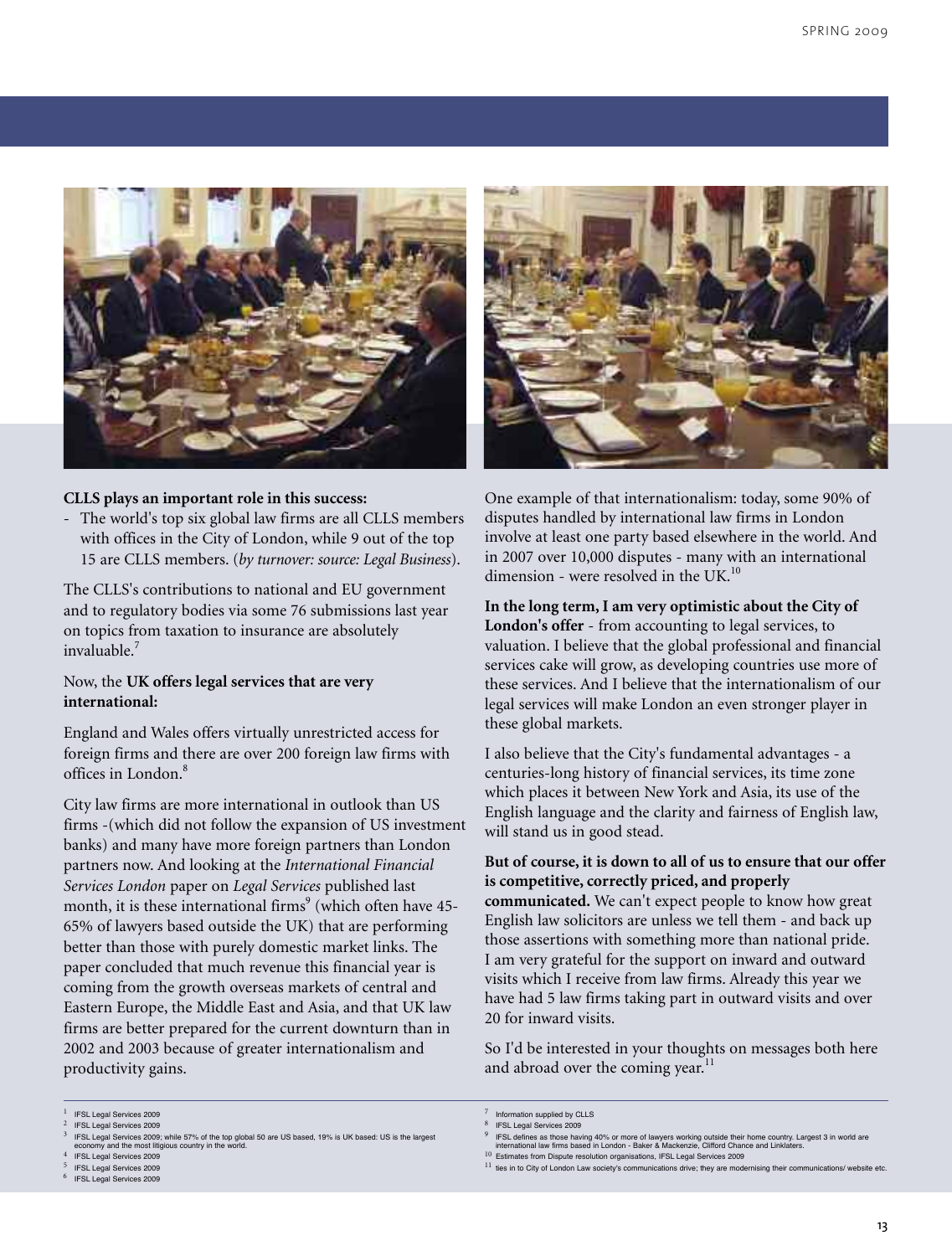# Lawyers Fishing Club

We all know of the benefits that spending time in the countryside can bring but, asks Nick Marshall, real estate partner with Mayer Brown International LLP, how many do it with a fly rod, wandering our rivers and streams looking for trout.

It may surprise you to learn that angling is the largest single participant sport in the UK, and trout fishing with the fly is just one arm of this multifaceted sport. But once you've tried it, the draw of the water and the pursuit of the trout can become infectious; you only have to ask the Lawyers Fishing Club.

The Lawyers Fishing Club was set up over 15 years ago to provide those connected with the profession a ready made calendar of events and access to trout streams that might not otherwise be available to the general public. Nick Marshall is the Club's long standing Events and Waters Secretary, and is responsible for pulling together all of the events and negotiating the fishing rights with landowners.

"Our calendar of events is spread out across the whole year, so whether you like catching Rainbow Trout from lakes and reservoirs, drifting the Irish Loughs or wading gently up a chalk stream stalking the butter bellied Brown Trout, I believe we have something for everyone" Nick tells us. That's without mentioning the Grayling fishing in the winter, the Sea Bass on the Fly and the trip to Venezuala for Bonefish.

The main aim of the Club is to introduce more members of the legal profession to the art of Fly Fishing. Traditionally, the first event of the season is the Club's Beginner's Day. With attendance in the region of 35 /40 people and sponsorship from The Orvis Company and Sportfish, the event is a huge success, some beautiful fish adorn the dinner plates in the evening and of course those fledgling fly fishers start on their new piscatorial careers. It doesn't end there though – these new recruits are actively encouraged to attend any number of the Club's events and with experienced Club members always in attendance advice and tuition is readily available.



The Club's membership exceeds 100 and although most of the events are based in the South, members come from far and wide, including Bristol, Coventry, Leeds and Edinburgh. Membership is diverse: trainee solicitors, pupils and barristers, City and provincial lawyers alike, members of the bar and several that sit on the bench. But get them together at the water's edge, with fly rod in hand and a box of flies at the ready: each is an equal. The superior role is that held by the trout itself.

Trout fishing is more accessible from London that you might realise. It's not necessary to drive for hours and you may be surprised to hear that there are a number of options within the M25. Your own transport is certainly an advantage but there are several fisheries, both lake and river, that can be easily accessed by public transport (including by Tube!) from central London.

Those that fly fish appreciate the challenges that the sport offers but it's not about how many or how quickly the fly fisher captures his fish. The fly fisher must determine where in the stream the trout might be lying, how deep they are stationed in the water and on what natural insects they are feeding. Only once all of this has been worked out can the fly fisher try and tempt the fish to take the artificial fly. To the beginner this may seem daunting but with the help and advice of other Club members, this watercraft can be learnt. To then outwit the trout is pure satisfaction and a very rewarding experience.

If this has tempted you to try fly fishing the Club can be contacted via its website **www.lawyersfishingclub.com**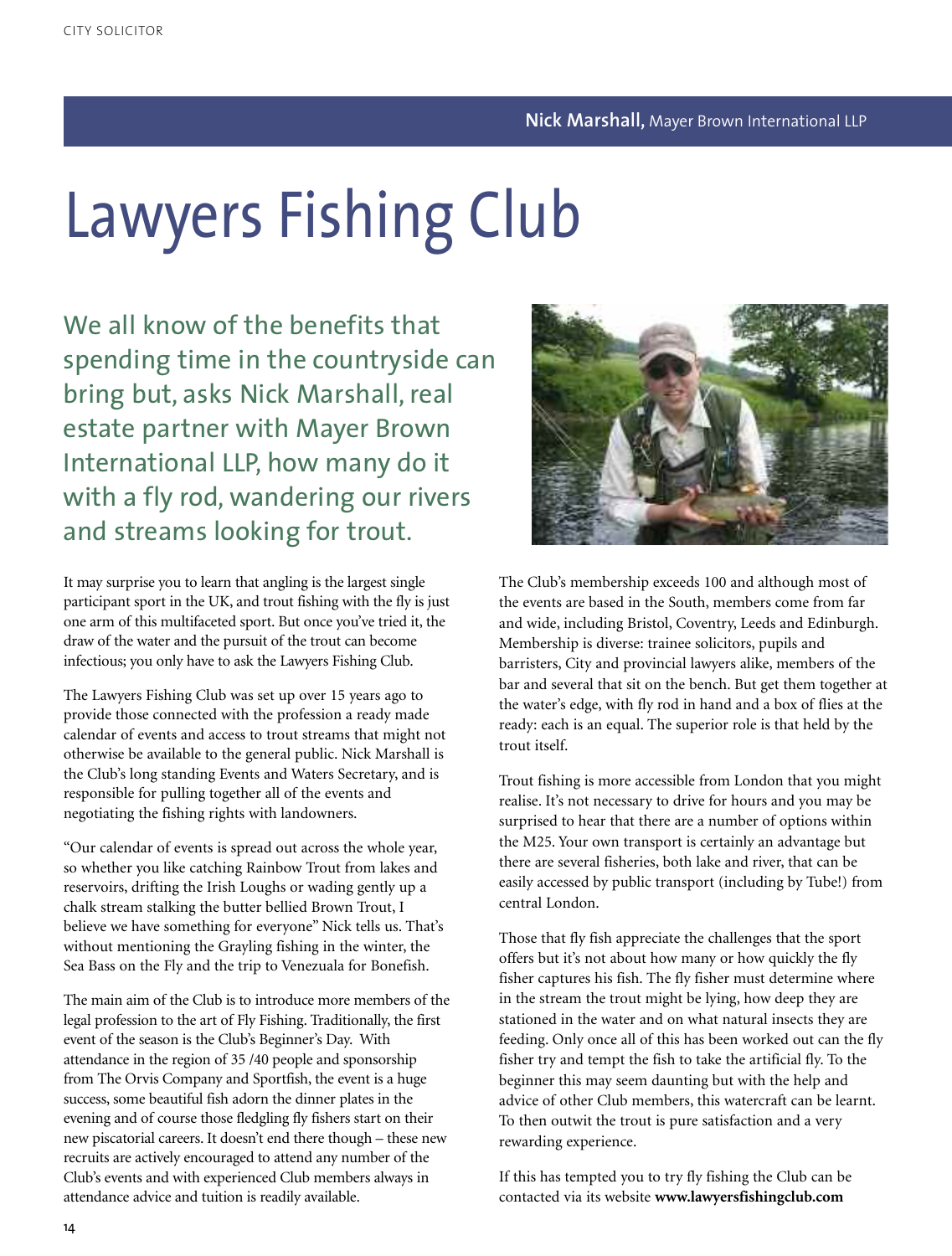## Policy & Committees Coordinator's Report

2009 has already been an active time for the CLLS's committees:

- The Commercial Law Committee recently responded to the Law Commission's Consultation Paper No. 188 "Consumer Remedies for Faulty Goods".
- The Company Law Committee also recently developed <sup>a</sup> pro forma circular to amend the articles of association of a listed company with effect from 1 October 2009 to cater for CA 2006 changes coming into effect on 1 October 2009 and to cater for other items of business at 2009 AGMs. The Committee also produced a joint submission (with the Law Society Company Law Committee) in response to FSA CP 08/21 ("Consultation on amendments to the Listing Rules and feedback on DP08/1"), and with the CLLS Regulatory Law Committee with regards to the European Commission's Review of Directive 2003/71/EC on the prospectus to be published when securities are offered to the public or admitted to trading and amending Directive 2001/34/EC ("Prospectus Directive").
- The Competition Law Committee, in conjunction with the Joint Working Party of the Bars and Law Societies of the United Kingdom on Competition Law, recently responded to the OFT's consultation on the OFT Transparency Project.
- The Financial Law Committee has, *inter alia*, made <sup>a</sup> number of comments relating to the Banking Bill (now the Banking Act 2009) (see the Chair's report).
- The Land Law Committee has, *inter alia*, recently drafted a form of rent deposit deed, and has been involved with other activities (see the Chair's report).
- The Planning & Environmental Law Committee recently responded to an HM Revenue & Customs Technical Note dated 24 November 2008 on changes to Land Remediation Relief.
- The Regulatory Law Committee responded to <sup>a</sup> number of consultations (see the Chair's report).
- The Revenue Law Committee recently responded to HMT's consultation entitled "Principles based approach to financial products avoidance" and HMRC's consultation entitled "Taxation of the foreign profits of companies: draft clauses".

• The Training & Education Committee recently responded to the SRA Consultation Paper on the Qualified Lawyers Transfer Scheme (see the Chair's report for more details).

Furthermore, The Law Society has commissioned an independent review of the regulatory regime for law firms, to be conducted by the Rt Hon Lord Hunt of Wirral. As a distinct sub-strand of this, The Law Society has commissioned an independent review of whether the present arrangements for regulating law firms serving corporate clients are satisfactory. The Professional Rules and Regulation Committee responded to this review (the "Smedley Review"), in response to a call for evidence, and is in the process of responding to the overarching "Hunt Review". (The Training Committee may also be responding to the training-related aspects of the Hunt Review.)

The Committee also recently responded to SRA Consultation Paper 14 ("New disciplinary powers for the SRA – public rebukes and fines") and a SRA consultation paper regarding proposed amendments to rule 3 (conflicts of interest) and rule 4 (duties of confidentiality and disclosure) of the Solicitors' Code of Conduct 2007.

Furthermore, the Legal Services Board ("LSB") is the new, recently established independent body responsible for overseeing the regulation of lawyers in England and Wales. The PR&RC has commented on the LSB's draft 2009/10 Business Plan, which was published for consultation.

Details of all the Committees' submissions can be found on the CLLS's website at **www.citysolicitors.org.uk**

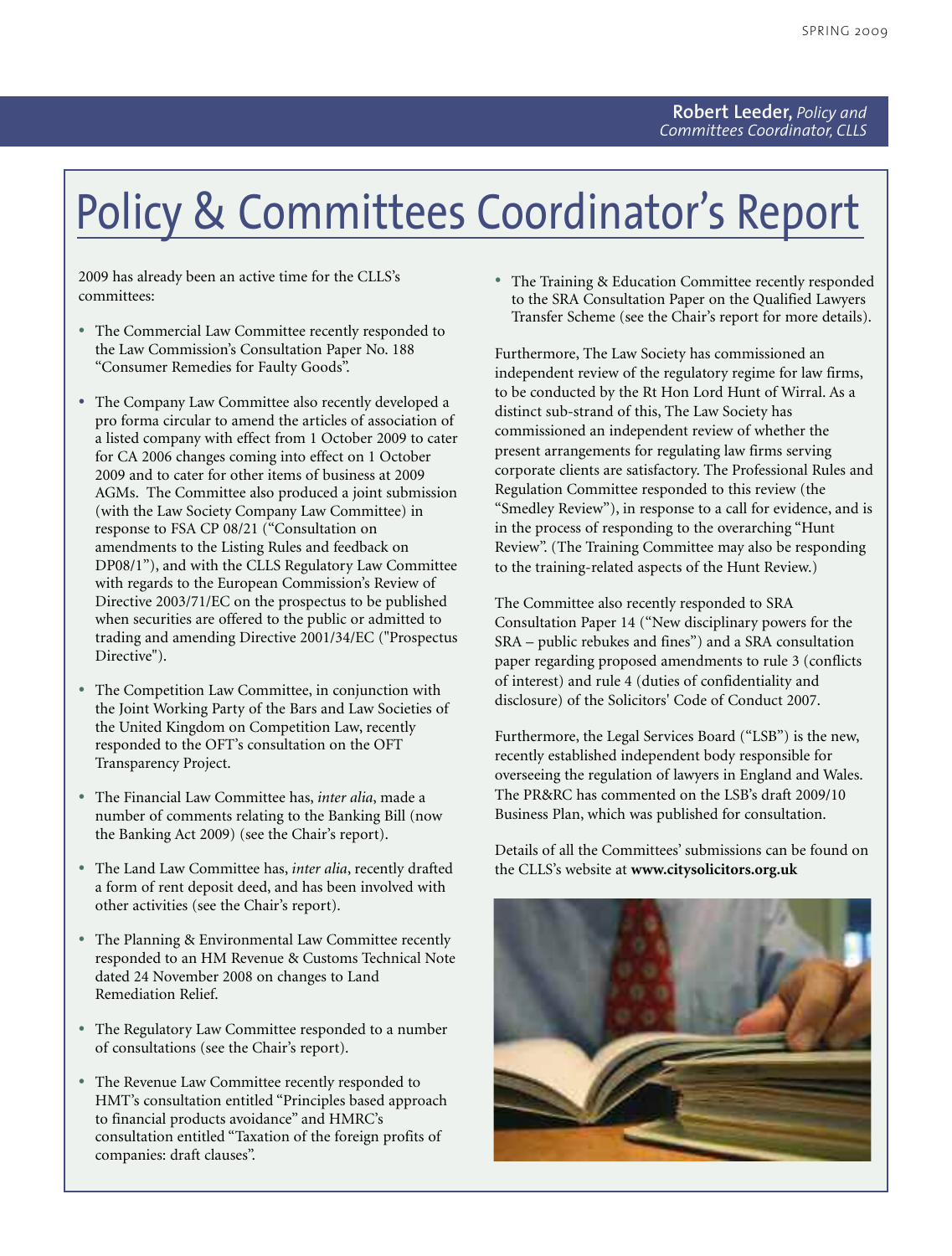

### FINANCIAL LAW **COMMITTEE**

In recent months, the Financial Law Committee has been heavily engaged in relation to the Banking Bill (now the Banking Act 2009) and related subsidiary legislation.

We formed a joint working party with the Insolvency Law Committee and the Regulatory Law Committee and have commented extensively on the Bill and draft subsidiary legislation as it evolved and have worked closely with LIBA, the BBA, ISDA and the FMLC on these issues. Dorothy Livingston (Herbert Smith) has been a member of the Experts Liaison Group set up by the Treasury on the Safeguards Order and David Ereira (Linklaters), her alternate, is part of the Sub-Group considering a special insolvency regime for investment banks. Geoffrey Yeowart has worked on aspects of the Bill and liaised with members of the House of Lords to ensure that key points were debated in Parliament. We are very grateful for the hard work of all working party members, drawn from many firms who have contributed at short notice.

We hope that all this work has contributed to a better legislation which will achieve its aims of providing mechanisms to preserve financial stability without unintended consequences for financial institutions and their customers. With legislation of such complexity dealt with at such a pace, there is still more to do and we continue to make representations on a number of points with a view to removing glitches as the legislation beds down. We all hope, however, that it does not see too much actual use - as this would indicate that the economy remains under great stress.

Apart from this we are active in liaising with DBERR on Scottish floating charges and charges over the assets of overseas companies with a registered place of business here and Geoffrey Yeowart is participating in a conference organised by the European High Yield Association about their ideas for insolvency law reform.

**Dorothy Livingston,** *Consultant,* Herbert Smith LLP

### LAND LAW COMMITTEE

### The Land Law Committee meets every two months and the minutes of the meetings are available on the Society's website.

In summer 2008 Peter Taylor of Olswang stepped down as chair of the Committee and we would like to thank him for his contributions to the Committee and CLLS generally. The new chair of the Committee is Nick Brown of CMS Cameron McKenna.

The Committee has discussed the implications for our firms of changes to Land Registry practice, in particular in contentious areas such as confirmation of identity. We have also monitored legislation and regulations of significant effect such as energy performance certificates, empty rates and the Community Infrastructure Levy.



The Committee has published a form of rent deposit deed which is intended to assist practitioners in an area where there are many different approaches to the documentation, whilst not suggesting that the form proposed is the only appropriate approach for this document.

Looking ahead the Committee has identified a number of projects for the coming year.

Our January meeting was attended by Marc Hanson, the chair of the Construction Law Committee and other representatives of that Committee to discuss an initiative to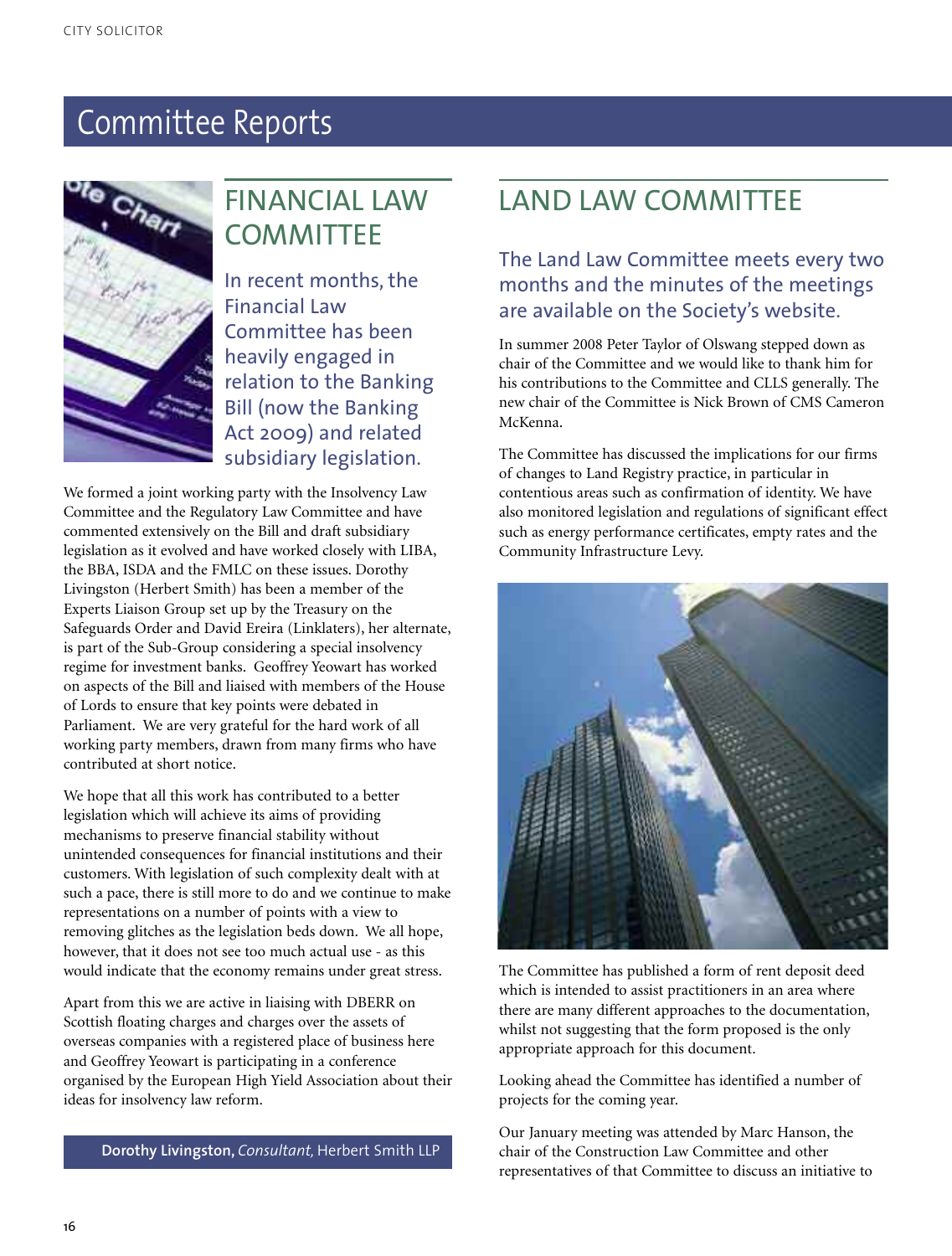encourage greater use of the Contracts (Rights of Third Parties) Act 1999 as an alternative to the use of warranties. It is considered that in very many circumstances the use of third party rights will facilitate the contractual process and produce genuine benefits for the parties to development transactions. Over the next few months we will be working with the Construction Law Committee to take this campaign to industry bodies such as the British Property Federation and the RICS.

At the same time we will be working on producing suggested drafts of lease provisions to encourage some standardisation of approach, again with a view to shortening negotiation time. The general intention is to produce key lease provisions which take account of the Code for Leasing Business Premises in a way that is institutionally acceptable.

#### **Nick Brown,** *Chairman,* CMS Cameron McKenna LLP

### TRAINING COMMITTEE



The Committee's focus in recent months has been the SRA's Consultation on "Arrangements for qualified lawyers transferring to become solicitors in England & Wales".

The Committee submitted a Response (posted on the CLLS's website) which reflected the discussions at the seminar on the Consultation the Committee organised in December 2008. Broadly speaking, the Response welcomed the review, recognising that the Qualified Lawyers Transfer Regulations need updating. However, the Response expressed doubts on some aspects of the proposals in the SRA's Consultation Paper. The main (but not only) ones were the likely cost of the new assessment regime proposed in the Paper and the likely limitations on the range of jurisdictions which would be within the scope of this route to qualification under the new regime.

The Consultation closed on 6 February 2009 and the SRA had not (at the time of writing) commented on the responses received. The Committee will be monitoring any commentary coming out of the SRA and will take whatever steps may be appropriate to follow up on this. The Committee will keep the members informed of developments with the next stage of this review by posting information onto the CLLS website.

Looking forward, the Committee will continue to respond to training-related issues affecting the members of the CLLS as they arise.

Furthermore, in accordance with the Committee's Work Plan, the Committee will be considering:

- 1) in conjunction with the CLLS's Rules & Regulations Committee, the training-related aspects of responding to Lord Hunt's "Review of Regulation" for the profession;
- 2) the work of the Legal Services Policy Institute (part of The College of Law) on common requirements in the vocational education and training of international commercial lawyers following up on the presentation on the topic by Professor Dara Leonard of the Institute at the meeting of City Bars which the CLLS hosted last year;
- 3) ways the CLLS can support firms and lawyers affected by the economic downturn through training; and
- 4) progress with the SRA's work-based learning pilot testing a new approach to the training of future solicitors.

The Committee will report to the membership on progress with all of these issues.

**Tony King,** *Chairman,* Clifford Chance LLP

### EMPLOYMENT COMMITTEE

**The Employment Law Committee has recently been reviewing its membership and has decided to invite further applications for new members. Applicants should have expertise in employment law and a willingness to contribute to the work of the Committee, including work outside of the regular meetings. Applicants should contact the Chairman, Raymond Jeffers at Linklaters, as soon as possible to express their interest. Tel: 020 7456 2000 or raymond.jeffers@linklaters.com**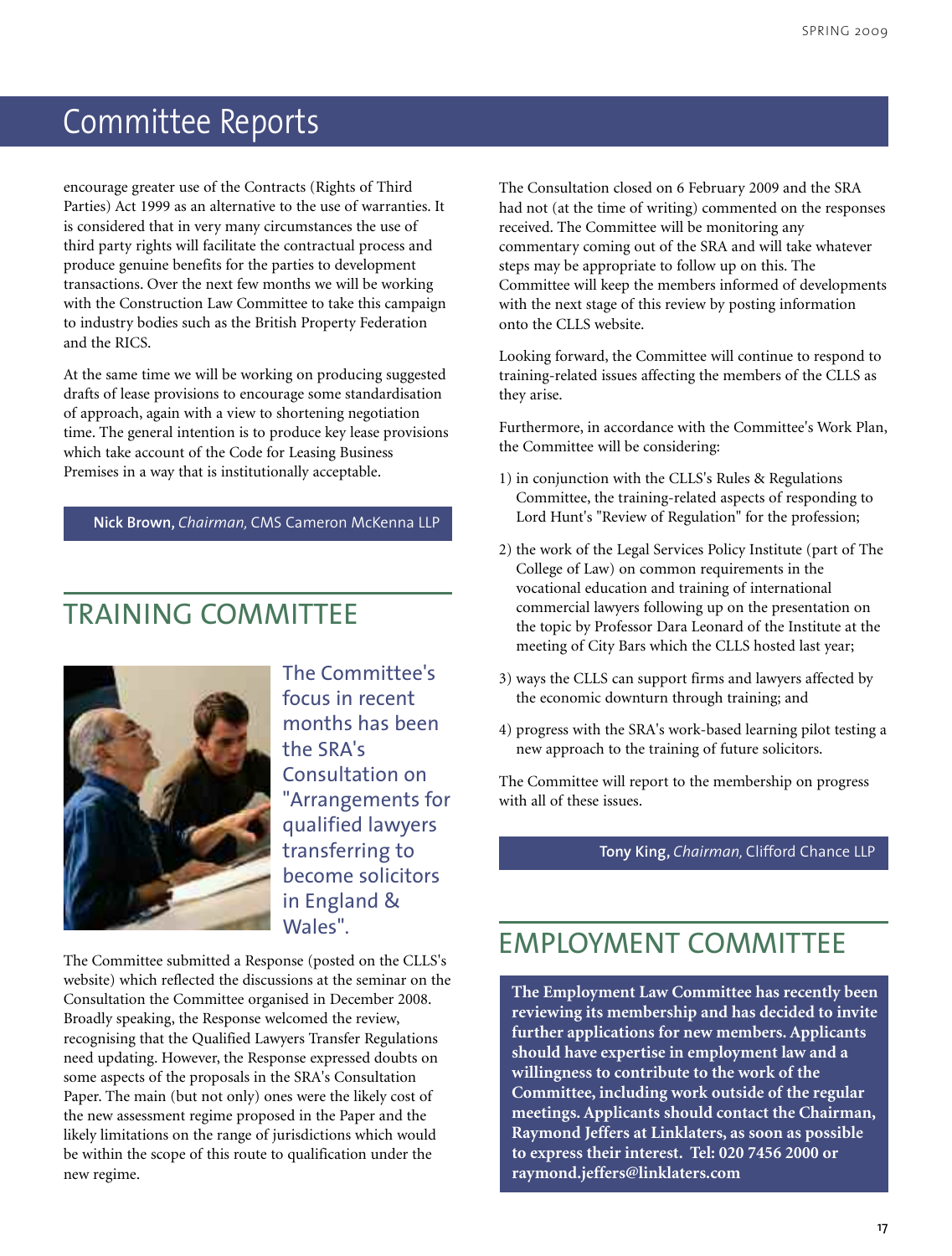### REGULATORY LAW **COMMITTEE**

The CLLS Regulatory Law Committee meets monthly and from December 2008 until present has submitted the following papers.

#### 1. **A response to the FSA and HM Treasury's Joint Consultation Document on the Implementation of the Acquisition Directive (the "Directive")**

The Committee considered that in order to achieve the objectives of the Directive, amendments should be made to FSMA to allow certain exemptions for market-makers and trading book positions when determining control thresholds and suggested that a clearer definition of 'acting in concert' consistent with the terms of the Directive might be helpful, either by inclusion in FSMA or by way of guidance. As the Directive is intended as a maximum harmonisation measure, the Committee also suggested removing the section 178(2) and 190(2) notification requirements, as these are not provided for by the Directive.

The Committee commented that the ability of the FSA to adapt information received from an applicant for controller approval in a way that is proportionate to the proposed transaction should be entrenched in FSMA and commented that it might be helpful to smooth market operations to allow an acquisition to proceed where the FSA had not yet given approval. The Committee supported the introduction of a simplified regime for non-Directive firms, suggested that the transitional arrangements are inconsistent with the Directive and would benefit from amendment, and encouraged the FSA to review its proposed Handbook text, as it will need to be understood by individuals who might not be familiar with it. The Committee also endorsed the responses made by the Law Society Company Law Committee and the Financial Services and Markets Legislation City Liaison Group. Particular thanks are due to Patrick Buckingham for his work on this submission.

H.M.Treasury also sought views at short notice on whether to include a definition of 'acting in concert' in the proposed statutory instrument. The Committee concluded that it was undesirable to include a definition of 'acting in concert' into the statutory instrument at such a late stage without an adequate consultation period to consider all

consequences arising from it, as the proposed wording risked triggering unintended consequences with further reaching implications than originally intended by the legislation and could lead to a chill in discussions of corporate matters between shareholders. No definition was included. The Committee is now working with other interested parties to consider the issues arising out of the "acting in concert" provision.

#### 2. **A response to HM Treasury's second consultation on Financial Services and Markets Act 2000 (Financial Promotion) (Amendment) Order 2008.**

The Committee considered the exemption under Article 72A(2)(b) unnecessarily restrictive. The Committee suggested that the Article 72B(1) exemption should include further insurance products in order to apply more comprehensively and noted that it could be helpful to include Treasury guidance relating to these and similar exemptions in PERG. The Committee felt that the definition of 'employees' was rather narrow as many firms now have flexible working practices and communications by a contracted third party to an employer and/ or another member of its group should also be exempt. The Committee also suggested that the proposed exemptions should also apply to group structures e.g. a pension scheme offered by a company to an employee of another member of its group. Particular thanks are due to James Perry for his work on this submission.

#### 3. **A response to the European Commission's consultation on hedge funds**

The Committee commented on the fact that there is a great deal of diversity within the hedge fund sector and this should be borne in mind when articulating any regulation of the hedge fund industry. The Committee underlined the importance of ensuring that any future regulation is suitably interlinked with current legislation to avoid conflicts between different regulatory regimes and questioned whether the authorities would have adequate monitoring tools at their disposal to deal with increased supervision requirements. The Committee also noted that attempts to tighten controls on hedge funds in respect of short selling are inappropriate given that short selling by hedge funds should not be distinguished from short selling by other non-hedge fund individuals or entities.

#### 4. **A response to BERR's consultation on EU proposals for a Consumer Rights Directive.**

The Committee questioned whether the proposed additional cancellation regime was necessary given the existing consumer requirements for financial services and expressed concern that the creation of a similar regime to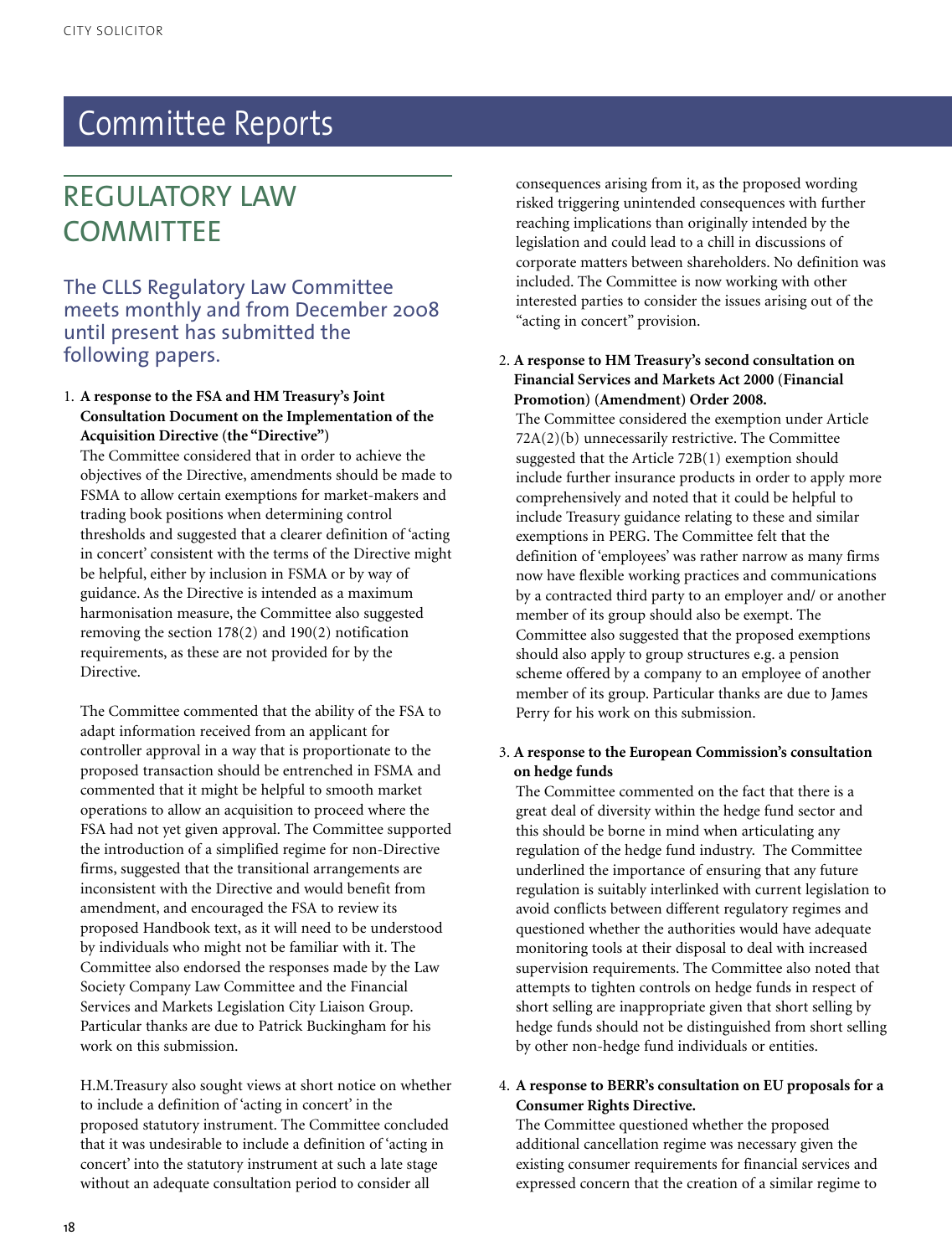the regime under the Distance Marketing Directive for Financial Services could create confusion and add to the burden of compliance. The Committee disagreed with both proposed main changes to the definition of 'distance contract' and underlined the unintentional interpretational difficulties which could be caused by modernising the definitions of 'durable medium' and 'means of distance communication', as both terms are already widely used in other EU legislation. Particular thanks are due to Richard Stones for his work on this submission.

#### 5. **A response to CP08/19; 'Regulating retail banking conduct of business'**

The Committee noted that many elements of the current Banking Codes should remain and that there is a need for greater clarity and certainty in the way that the FSA's Principles for Business and proposed high level rules apply. The Committee felt that alternatives to the proposed new framework had not been sufficiently considered and although it agreed that all the Principles should apply to firms which accept deposits or issue e-money, this did not dictate a need for BCOBS. The Committee commented on the need to clarify the boundaries between BCOBS and the Payment Services Directive, the consumer credit regimes and SYSC and noted that flexibility in BCOBS would be desirable to resolve practical difficulties. The Committee also considered that BCOBS should apply to incoming firms, that supervisory tools should be exercised before any enforcement action is taken (especially given the short period until the proposed implementation date) and that the FSA should defer implementation or allow firms flexibility as to implementation date. The Committee also recommended long transitional periods in respect of certain changes and rules. The Committee questioned the compatibility of the proposals with the Principles of Good Regulation; in particular whether they represent an efficient and economic use of FSA resources and a proportionate response to the problems the FSA has identified with the current self-regulatory arrangements and the benefits which will result from the changes. Particular thanks are due to Robert Finney, Patrick Buckingham, Mark Kalderon and James Perry for their work on this submission.

#### 6. **A response to FSA and HM Treasury's Joint Consultation Paper on the legislative framework for the regulation of alternative finance investment bonds (AFIBs or sukuk)** The Committee welcomed the FSA and HM Treasury's initiative to clarify the classification of sukuk under the UK's financial regulatory framework and noted that of the four options proposed in the consultation paper it favoured Option 1 (introducing a specific regulatory

definition of AFIBS or Option 3 (including AFIBs as an existing specified instrument under Articles 77 and 78 of the Regulated Activities Order 2001). The Committee felt that the proposed definition of AFIBs should be amended before the introduction of the AFIB provision and suggested that its practical working should be reviewed in a few years' time. Particular thanks are due to Robert Finney for his work on this submission.

#### 7. **A response to FSA CP08/22: 'Strengthening Liquidity Standards'**

The Committee expressed concern about the application of the proposed liquidity rules to cross-border banking arrangements involving UK branches of foreign firms and noted that several aspects of the proposed BIPRU 12 text required further clarification, including issues relating to the location and control of assets and the conditions to obtaining a liquidity waiver or modification. The Committee asked the FSA to ensure that rules and reporting procedures dovetail as far as possible with those of other regulatory authorities and that no measures are introduced which materially differ from those agreed internationally, due to the potentially serious impact on cross-border financial activities. The Committee also expressed concern that the proposed processes by which the FSA determines liquidity requirements lack transparency, which could lead to an uneven playing field between firms. The Committee noted that as the costs of compliance for a small firm will be very high, the scope or application of the requirements should be tailored to fit the wide variety of firms which will be subject to the draft BIPRU 12 requirements. Particular thanks are due to Bob Penn and Kate Sumpter for their work on this submission.

#### 8. **A response to FSA CP08/23: 'Financial Stability and Depositor Protection'**

The Committee focused on the need to ensure that the obligations imposed on firms, the standards of behaviour the FSA expects firms to meet and the likely procedures to be followed by the FSA are clear and certain. It called for the FSA to set out its information requirements in a Rule to allow firms to benefit from more expansive guidance and suggested that more extensive engagement with industry on this issue would ensure advisers are conversant with FSA expectation and allow for a consistency of approach.

**Margaret Chamberlain,** *Chairman,* Travers Smith LLP